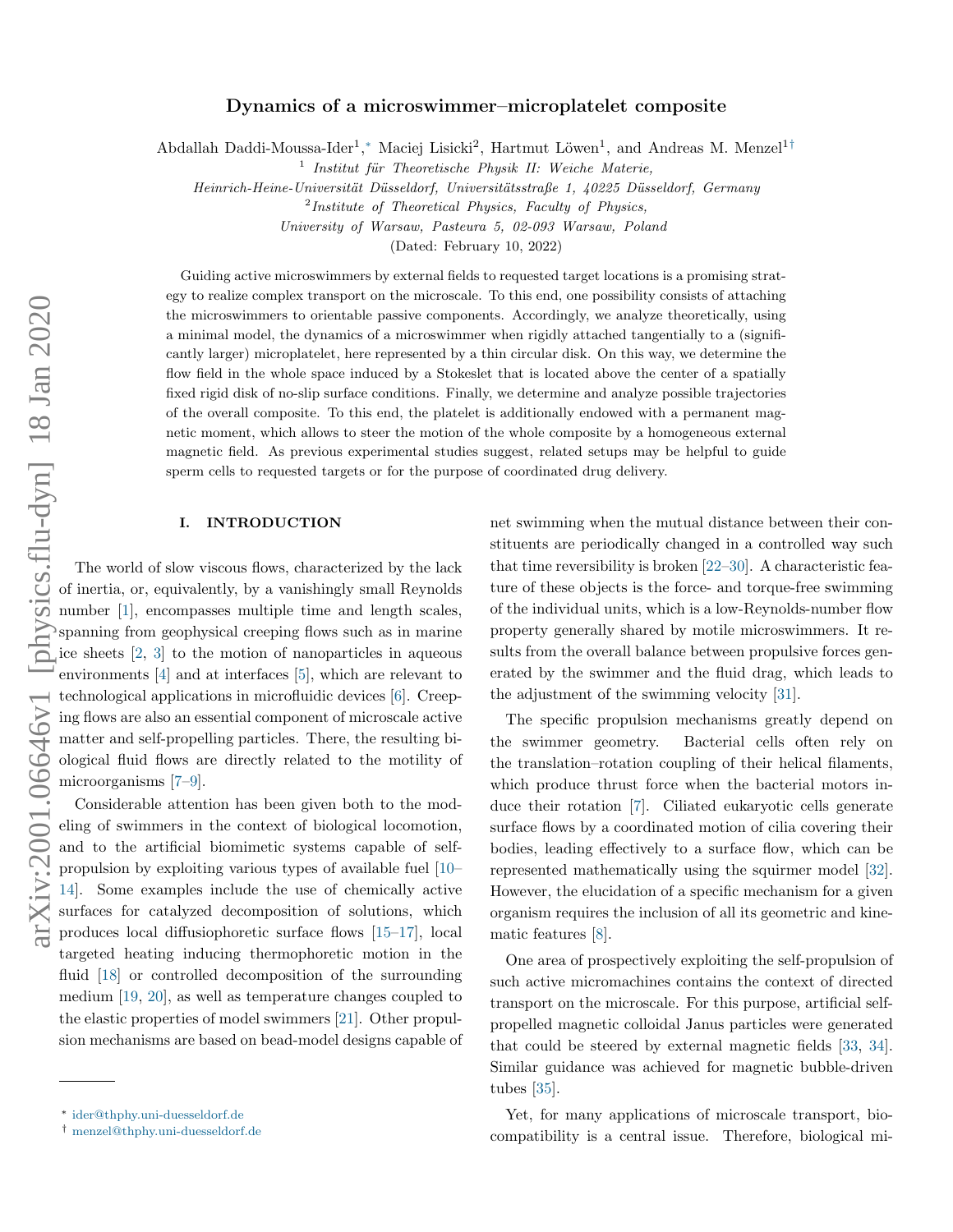croswimmers may, for instance, prove as vehicles of choice for such promising tasks as directed drug delivery. In this context, sperm cells as driving motors were loaded with drugs and combined with magnetically addressable microscopic steering components [\[36\]](#page-15-16). Naturally, if only the sperm cells themselves shall be guided to requested target areas, similar strategies of forming microscopic composites by anchoring them to magnetic steering units have proven successful [\[37\]](#page-15-17).

In this spirit, we study in the present contribution a motile composite consisting of a microswimmer (such as a bacterium or a sperm cell) attached to a (significantly larger) microplatelet. We consider this microplatelet to be given by an infinitely thin rigid disk. The microswimmer is attached laterally on the top surface of the disk. For simplicity, we represent its active forcing (resulting, e.g., from the rotation of a flagella bundle or beating of cilia) by a Stokeslet located at a fixed distance above the center of the disk and oriented parallel to the disk surface. The adsorption of the microswimmer to the rigid microplatelet will effectively and qualitatively change its swimming trajectory. Instead of a tendency of straight propulsion of the single microswimmer, now circling results for the composite system. Moreover, the disk now acts as a steering unit. We assume it to carry a permanent in-plane magnetic dipole moment. Through a homogeneous external magnetic field, the composite can thus be guided from outside. Depending on the strength of the resulting magnetic torques and the orientation of the magnetic moment relative to the swimming direction, different types of trajectories are found.

We base our study on analytical solutions to the problem of Stokes flow due to a point force in the presence of a planar no-slip disk of negligible thickness [\[38,](#page-15-18) [39\]](#page-15-19). In this context, we include in the Appendix an analytical approach to find the corresponding flow field when the disk is kept rigidly fixed in space, which complements existing routes to this subject. The problem is formulated as a mixed boundaryvalue problem for finding three harmonic functions that describe the reflected flow due to the presence of the disk. The resulting dual integral equations are solved by a method described by Kim [\[38\]](#page-15-18) and introduced by Sneddon [\[40\]](#page-15-20) and Copson [\[41\]](#page-15-21). We ultimately use the flow solutions to analyze the motion of our microswimmer–microplatelet composite, also in the presence of an external field, which can couple to the dynamics via a permanent magnetic moment of the platelet.

The paper is structured as follows. Firstly, we introduce our model microswimmer–microplatelet composite in Sec. [II,](#page-1-0) where we discuss in detail its geometry and the symmetry features. Then, in Sec. [III](#page-3-0) we describe the solution technique for a point force rigidly attached to the axis of the disk at a fixed height above the disk and pointing parallel to the disk surface. The obtained analytical solutions are used to calculate the resulting hydrodynamic force and torque on the disk due to the presence of the attached microswimmer. We then use these results in Sec. [IV](#page-7-0) to elucidate the swimming trajectories of the composite system under different magnitudes and relative orientations of the permanent magnetic moment of the disk and the external magnetic field. We conclude the paper in Sec. [V.](#page-9-0) The mathematical details of deriving the solution to the flow problem described in Sec. [III](#page-3-0) are shifted to the Appendix.

#### <span id="page-1-0"></span>II. MATHEMATICAL MODEL

We consider a composite of a microswimmer, for instance, a self-propelled sperm or bacterial cell, attached or adsorbed to a microplatelet. The form of the microplatelet is an ideally thin, rigid, microscopic disk of radius  $R$ , see Fig. [1.](#page-2-0) For our calculations, we assign an orthogonal base unit frame of reference  $\{\hat{x}_{D}, \hat{y}_{D}, \hat{z}_{D}\}\$  to the disk, where  $\hat{z}_{D}$  points along the normal of the disk and the origin of this frame of reference coincides with the center of the disk. To decipher a mathematical approach to the dynamics of the composite, we are guided by the following reasoning. A microswimmer that is not yet adsorbed or attached to another component but freely propelling through the fluid is force- and torque-free. For instance, considering a bacterial or sperm cell, their rotating flagella bundle or beating cilia work on the surrounding fluid and push it backward. We refer to this net active forcing by the microswimmer on the fluid to achieve self-propulsion by an active force  $-F$  acting on the fluid. Through this action, the cell body or head of the microswimmer is pushed forward through the fluid. Friction between the swimmer body and the surrounding fluid takes the fluid along and thus pushes it forward as well. In a simple model and under low-Reynolds-number conditions, this forward forcing of the fluid through friction can be represented by a force  $+F$ . Together, the two forces  $-F$  and  $+F$ form a force dipole acting on the fluid with vanishing total force [\[42–](#page-15-22)[49\]](#page-16-0).

In our situation, the microswimmer is rigidly attached, adsorbed, or anchored to the (significantly larger) disk. Still, its active propulsion force  $-F$  on the fluid persists. It now drives the whole composite forward. However, since the disk is much more bulky than the small head or cell body of the microswimmer, we may now neglect the frictional force of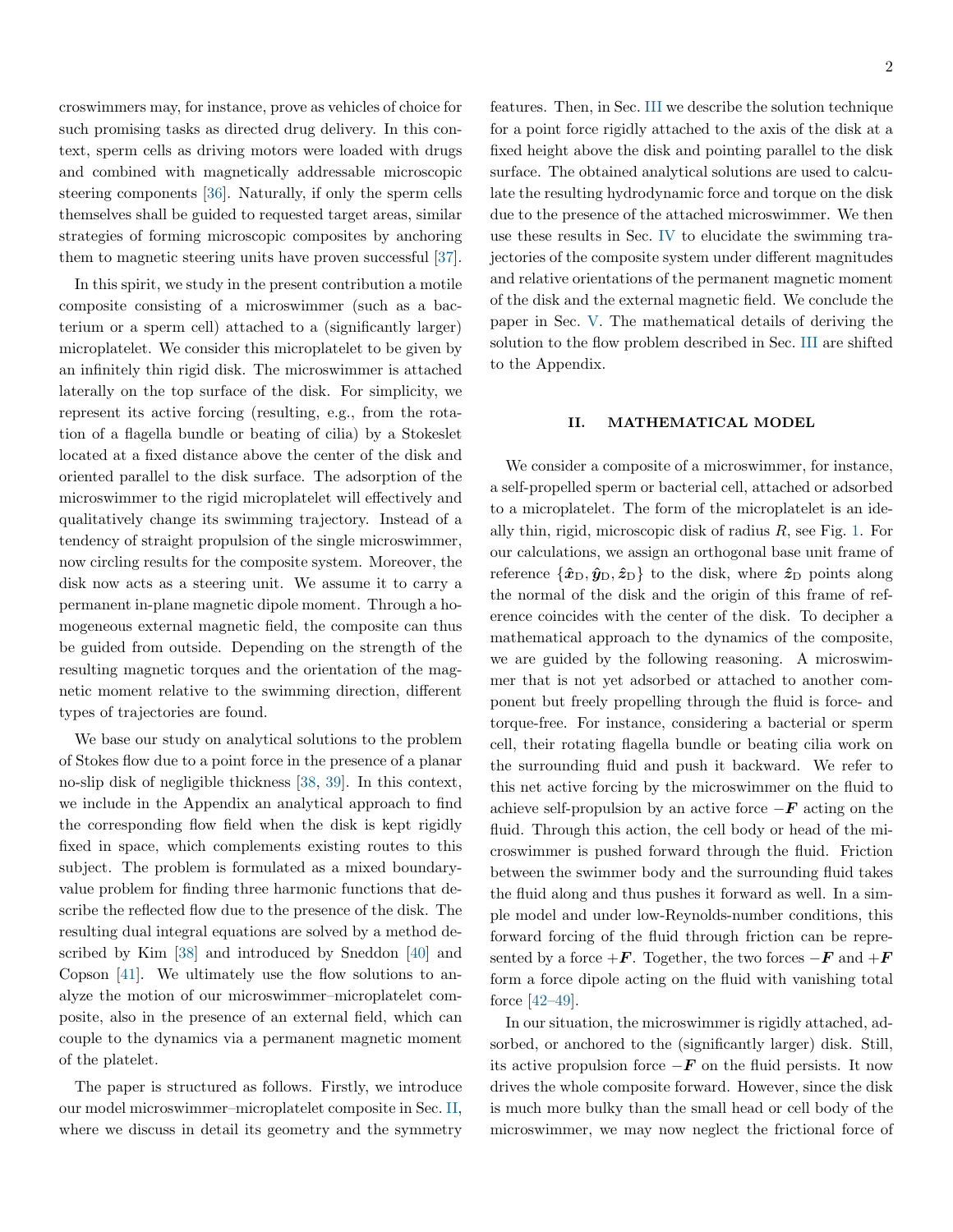

<span id="page-2-0"></span>FIG. 1. (a) Perspective and (b) cross-sectional views of the considered idealized system, representing a microswimmer– microplatelet composite. The action of the microswimmer that is attached or adsorbed to the disk is represented by a Stokeslet acting on the fluid at a fixed height h above the center of the disk. It exerts a force  $-F$  onto the surrounding fluid. This drives the disk forward through the fluid by a force  $\bm{F}$ . Along the same lines, a torque  $\boldsymbol{L}$  rotates the disk against the fluid [where  $-L = h\hat{z}_{D} \times (-F)$ . The whole space is filled with an otherwise quiescent Newtonian viscous fluid of constant viscosity  $\eta$ . Since the fluid is set into motion by the force  $-F$ , an additional hydrodynamic force  $F_{\text{H}}$  and torque  $L_{\text{H}}$  are acting on the disk. Moreover, the disk carries a permanent magnetic moment  $m$  aligned within the plane of the disk relatively to  $\boldsymbol{F}$  by an angle  $\delta$ . The coordinate frame  $\{\hat{x}_{D}, \hat{y}_{D}, \hat{z}_{D}\}\$  represents the frame of reference of the disk.

the head or cell body of the microswimmer with the fluid. The main frictional contribution now arises because the disk is pushed through the fluid. We therefore may assign the corresponding frictional force  $+F$  dragging the fluid forward to the disk, instead of to the head or cell body of the microswimmer.

Our mathematical representation of this situation is illustrated in Fig. [1.](#page-2-0) We represent the active backward forcing of the fluid by a Stokeslet  $-F = -F\hat{x}_D$  oriented parallel to the surface of the disk and at a fixed height  $h$  above the center of the disk, at position  $r_D = h\hat{z}_D$ . Along the above lines, the forward forcing, by which the disk is thus pushed through the fluid by the mechanical attachment of the microswimmer, is thus  $+F = F\hat{x}_D$ . Except for the action of the composite, the surrounding fluid is quiescent and of viscosity  $\eta$ .

Furthermore, from the location of the Stokeslet at finite distance above the disk, a net torque  $-\mathbf{L} = \mathbf{r}_{\mathrm{D}} \times (-\mathbf{F})$  is exerted on the fluid by the active forcing of the fluid through the Stokeslet  $-F$ . Through the rigid attachment of the microswimmer or Stokeslet to the disk, the corresponding countertorque  $+L$  is mechanically transmitted to the disk. By this torque  $+L$ , the disk is rotated, against the frictional resistance of the fluid. (Together, the two torques  $-L$  and  $+L$  lead to a vanishing total torque on the surrounding fluid, in agreement with the corresponding low-Reynolds-number condition of torque-free-swimming of the whole composite). In our geometry, depicted in Fig. [1,](#page-2-0) the torque  $+L$  is pointing into the direction  $\hat{y}_D$ . Also for the rotational dynamics of the whole composite, we neglect the friction of the cell body or head of the microswimmer with the surrounding fluid against the frictional drag between the fluid and the significantly larger disk.

In addition to that, the microplatelet is endowed with a permanent magnetic moment  $m$  rigidly anchored to the disk frame and pointing into a fixed direction within the plane of the disk. In the presence of a homogeneous, constant, external magnetic field, an aligning magnetic torque thus results on the disk, which allows to guide the whole composite and thus the adsorbed microswimmer, for instance, a sperm cell, into a requested direction. The angle of  $m$  relative to the axis  $\hat{x}_{\text{D}}$  is denoted as  $\delta$ , so that

$$
\mathbf{m} = m \left( \cos \delta \, \hat{\mathbf{x}}_{\mathrm{D}} + \sin \delta \, \hat{\mathbf{y}}_{\mathrm{D}} \right) . \tag{1}
$$

We denote by  $(\hat{x}_0, \hat{y}_0, \hat{z}_0)$  the basis unit vectors associated with the laboratory frame. Without loss of generality, we set the external magnetic field in the fixed laboratory frame of reference as  $\mathbf{B} = B\hat{\boldsymbol{x}}_0$ .

There is still more to that. Since the Stokeslet sets the surrounding fluid into motion, corresponding fluid flows act on the disk as well. Through the viscous stresses on the surface of the disk, additional hydrodynamic forces and torques result that we denote as  $F_{\rm H}$  and  $L_{\rm H}$ , respectively. They will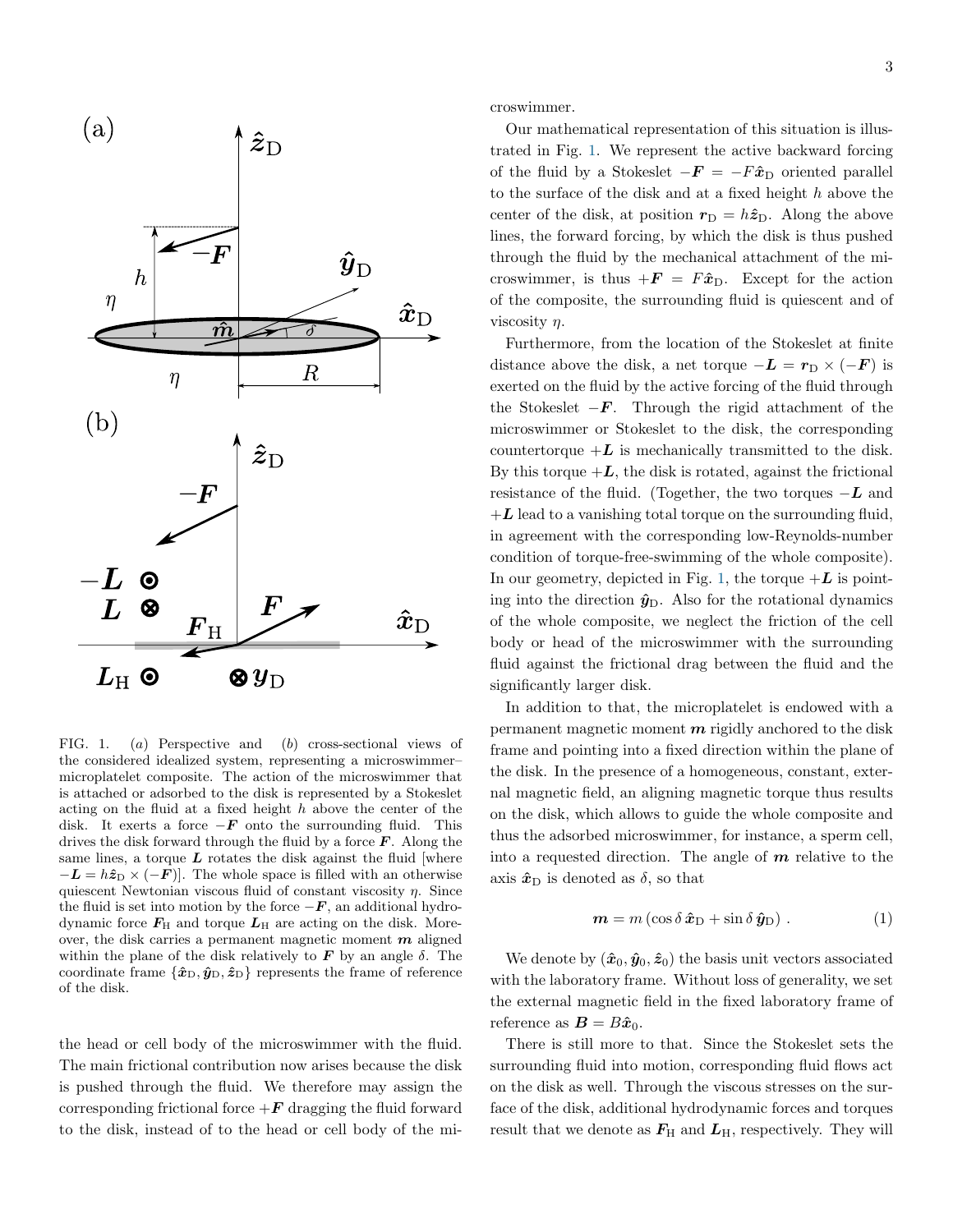be calculated explicitly below. For the moment, collecting all these forces and torques on the disk, we can, because of the linearity of the underlying Stokes equations, formulate the resulting overall velocity V and angular velocity  $\Omega$  as

$$
V = \mu^{tt} \left( \boldsymbol{F} + \boldsymbol{F}_{\mathrm{H}} \right), \tag{2a}
$$

$$
\Omega = \mu^{rr} (r_{\rm D} \times F + m \times B + L_{\rm H}). \tag{2b}
$$

Here, the components of the translational and rotational hydrodynamic self-mobility tensors  $\mu^{tt}$  and  $\mu^{rr}$  of the disk expressed in the body-fixed frame of reference read [\[50–](#page-16-1)[56\]](#page-16-2)

$$
\mu_{ij}^{tt} = \mu_{\parallel}^{tt} (\delta_{ij} - \delta_{i3}\delta_{j3}) + \mu_{\perp}^{tt} \delta_{i3}\delta_{j3}, \qquad (3a)
$$

$$
\mu_{ij}^{rr} = \mu^{rr} \delta_{ij} , \qquad (3b)
$$

with the mobility coefficients for a negligibly thin disk being

$$
\mu_{\parallel}^{tt} = \frac{3}{32\eta R}, \qquad \mu_{\perp}^{tt} = \frac{1}{16\eta R}, \qquad \mu^{rr} = \frac{3}{32\eta R^3}. \tag{4}
$$

Notably, the mobility coefficient  $\mu_{\parallel}^{tt}$  associated with edgewise translation is larger than that associated with broadside translation along the axis of symmetry. We note that no coupling between translational and rotational degrees of freedom occurs for this disk immersed in a bulk fluid in the Stokes regime due to the symmetry.

The hydrodynamic force  $F_{\rm H}$  and torque  $L_{\rm H}$  acting on the disk from the fluid flow driven by the force  $-F$  can be calculated explicitly. For this purpose, we first suppose the whole configuration, that is, the Stokeslet and the disk, to be rigidly fixed in space. We can solve the flow problem under these circumstances. From the fluid flow driven by  $-F$ , viscous stresses result on the surface of the disk, where we assume no-slip conditions. From these stresses, we can calculate the corresponding hydrodynamic  $F_{\rm H}$  and torque  $L_{\rm H}$  acting on the disk when it is fixed in space. In other words, the disk is actually maintained fixed in space by applying some effective counterforce  $-F_H$  and countertorque  $-L_H$  from outside. Thus, we know how to return to the situation of the freely movable disk again. We simply have to lift the fixation force  $-F_H$  and fixation torque  $-L_H$  by a corresponding counterforce  $-(-F_H)$  and countertorque  $-(-L_H)$ . The latter act on the disk and appear in Eqs. [\(2\)](#page-3-1).

More precisely, in the situation of keeping the disk fixed, the flow velocity and pressure fields can be obtained by introducing an image system represented by a set of harmonic functions, which can be expanded into Fourier-Bessel integrals. Implementing the relevant boundary conditions, the solution for the hydrodynamic flow field can be formulated <span id="page-3-1"></span>using a mixed boundary value problem, which can then be transformed into a system of dual integral equations for the expansion coefficients on the inner and outer regions of the domain. An analogous resolution procedure has previously been utilized by Kim [\[38\]](#page-15-18) to address the flow problem due to a Stokeslet directed along the normal of the disk.

Before we proceed further, it is worth stressing that, in our idealized setup, only the disk experiences the frictional force with the surrounding fluid. Accordingly, here the hydrodynamic center of mobility (h.c.m.) coincides with the origin of the disk. In general, for an extended object of finite size attached to the disk, the effective frictional force should be exerted on the h.c.m. of the composite. This aspect is beyond the scope of the present article and merits investigation in a future work.

## <span id="page-3-0"></span>III. STOKESLET NEAR A DISK: A DUAL INTEGRAL EQUATION METHOD

## Formulation of the mathematical flow problem

Under creeping flow conditions, the fluid dynamics are governed by the incompressible Stokes equations [\[1,](#page-14-0) [4\]](#page-14-3)

$$
-\nabla p + \eta \nabla^2 \mathbf{v} - \mathbf{F} \delta(\mathbf{r} - \mathbf{r}_D) = \mathbf{0}, \qquad (5a)
$$

<span id="page-3-2"></span>
$$
\nabla \cdot \boldsymbol{v} = 0, \tag{5b}
$$

where  $p$  and  $v$  denote, respectively, the pressure and fluid velocity fields at position  $r = x \hat{x}_{D} + y \hat{y}_{D} + z \hat{z}_{D}$  expressed in the frame of reference attached to the disk, the latter being held fixed in space.

The force  $\boldsymbol{F}$  can be decomposed into the components along the directions normal and tangential to the disk, respectively denoted by  $\mathbf{F}_{\perp} = F_{\perp} \hat{\mathbf{z}}_{\text{D}}$  and  $\mathbf{F}_{\parallel} = F_{\parallel} \hat{\mathbf{x}}_{\text{D}}$ . The solution of the flow problem for an axisymmetric configuration of a Stokeslet acting normal to the surface of a rigid disk at a certain distance above the disk has previously been derived by Kim [\[38\]](#page-15-18). We will thus make use of this result and, using an analogous dual integral equation approach, derive the corresponding solution for a Stokeslet acting tangentially to the disk. The total flow field can then be obtained by superposition of the two solutions owing to the linearity of the Stokes equations.

In an unbounded, infinitely extended fluid (i.e. in the absence of the confining disk), the solution of Eqs. [\(5\)](#page-3-2) for a Stokeslet of tangential orientation, located at a certain distance above the center of the disk is expressed in terms of the free-space Green's function, also known as the fundamental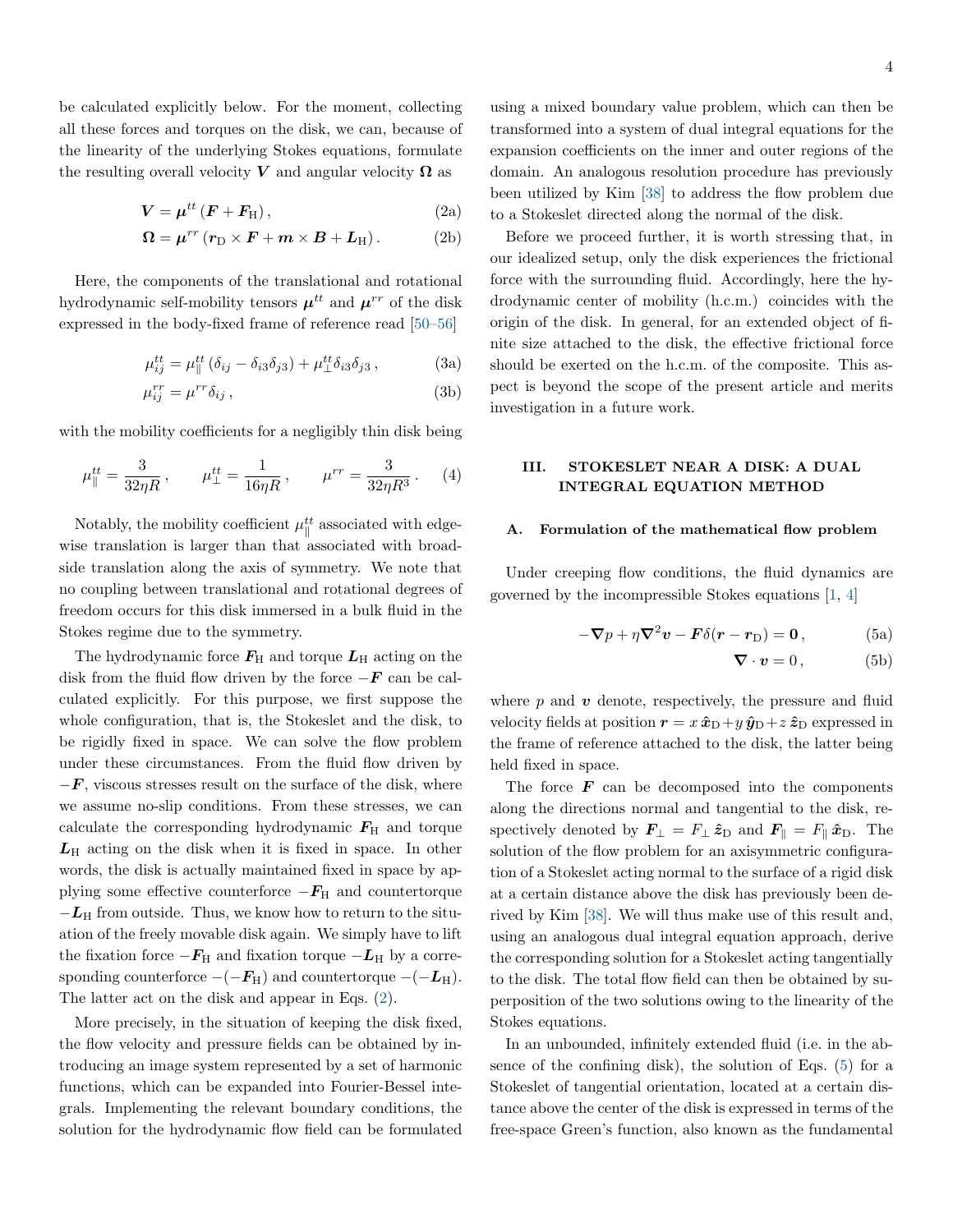solution of Stokes flow. In cylindrical coordinates  $(r, \phi, z)$ , the components of the velocity field due to the point force in an otherwise quiescent fluid are given by

$$
v_r^{\text{ S}} = \frac{-F_{\parallel}}{8\pi\eta s} \left( 1 + \frac{r^2}{s^2} \right) \cos\phi ,\qquad (6a)
$$

$$
v_{\phi}{}^{\mathcal{S}}_{\parallel} = \frac{F_{\parallel}}{8\pi\eta s} \sin \phi ,\qquad (6b)
$$

$$
v_z^{\text{S}} = \frac{-F_{\parallel}}{8\pi\eta} \frac{r(z-h)}{s^3} \cos\phi, \qquad (6c)
$$

wherein  $s = |\mathbf{r} - \mathbf{r}_{\text{D}}| = (r^2 + (z - h)^2)^{1/2}$  stands for the distance from the Stokeslet position. The corresponding solution for the pressure field reads

$$
p_{\parallel}^{\rm S} = -\frac{F_{\parallel}r}{4\pi s^3} \cos \phi.
$$
 (7)

Thanks to the linearity of the Stokes equations, the solution of the flow problem near a rigid disk of no-slip surface conditions can conveniently be written as a superposition of the solution in an infinitely extended fluid and a complementary solution that is needed to satisfy the regularity and boundary conditions [\[57,](#page-16-3) [58\]](#page-16-4). Then,

$$
\boldsymbol{v} = \boldsymbol{v}_{\parallel}^{S} + \boldsymbol{v}_{\parallel}^{*}, \qquad p_{\parallel} = p_{\parallel}^{S} + p_{\parallel}^{*}, \tag{8}
$$

where  $v_{\parallel}^*$  and  $p_{\parallel}^*$  denote the complementary solution, also commonly referred to as the image solution.

For an asymmetric Stokes flow, the solution of the homogeneous equations of fluid motion can be expressed in terms of three harmonic functions Π,  $\Psi$ , and  $\Omega$ , as [\[59\]](#page-16-5)

$$
\mathbf{v}_{\parallel}^* = \nabla \Pi + z \nabla \left( \Psi + \frac{\partial \Pi}{\partial z} \right) - \left( \Psi + \frac{\partial \Pi}{\partial z} \right) \hat{z}_{\text{D}} + \nabla \times (\Omega \hat{z}_{\text{D}}) ,
$$
  

$$
p_{\parallel}^* = 2\eta \frac{\partial}{\partial z} \left( \Psi + \frac{\partial \Pi}{\partial z} \right) ,
$$

with

<span id="page-4-0"></span>
$$
\nabla^2 \Pi = \nabla^2 \Psi = \nabla^2 \Omega = 0, \qquad (10)
$$

where the gradient  $\nabla$  and Laplace  $\nabla^2$  operator of a scalar quantity  $f$  are, respectively, given in the cylindrical coordinates system by

$$
\nabla f = \frac{\partial f}{\partial r} \,\hat{\mathbf{x}}_{\mathcal{D}} + \frac{1}{r} \frac{\partial f}{\partial \phi} \,\hat{\mathbf{y}}_{\mathcal{D}} + \frac{\partial f}{\partial z} \,\hat{\mathbf{z}}_{\mathcal{D}}\,,\tag{11a}
$$

$$
\nabla^2 f = \frac{1}{r} \frac{\partial}{\partial r} \left( r \frac{\partial f}{\partial r} \right) + \frac{1}{r^2} \frac{\partial^2 f}{\partial \phi^2} + \frac{\partial^2 f}{\partial z^2}.
$$
 (11b)

The projected components of the fluid velocity field are

given by

$$
v_r \rVert = \frac{\partial}{\partial r} \left( \Pi + z \frac{\partial \Pi}{\partial z} \right) + z \frac{\partial \Psi}{\partial r} + \frac{1}{r} \frac{\partial \Omega}{\partial \phi} , \qquad (12a)
$$

$$
v_{\phi\parallel}^* = \frac{1}{r} \frac{\partial}{\partial \phi} \left( \Pi + z \frac{\partial \Pi}{\partial z} \right) + \frac{z}{r} \frac{\partial \Psi}{\partial \phi} - \frac{\partial \Omega}{\partial r}, \qquad (12b)
$$

$$
v_z^* = z \frac{\partial}{\partial z} \left( \Psi + \frac{\partial \Pi}{\partial z} \right) - \Psi.
$$
 (12c)

Since  $\Pi$ ,  $\Psi$ , and  $\Omega$  are harmonic functions, the solution of Eq. [\(10\)](#page-4-0) can be expressed in terms of infinite series of Fourier-Bessel integrals [\[60,](#page-16-6) [61\]](#page-16-7). By requiring the regularity condition that both  $\left| \boldsymbol{v}_{\parallel}^{*} \right|$  and  $p_{\parallel}^{*}$  must vanish as  $r \to \infty$ or  $z \to \pm \infty$ , the general solution can be presented as a superposition of Bessel functions with exponential weights and unknown wavelength-dependent coefficients  $\pi_k^{\pm}(\lambda)$ ,  $\psi_k^{\pm}(\lambda)$ , and  $\omega_k^{\pm}(\lambda)$ , for  $k = 0, 1, \ldots$ , that will be determined from the boundary conditions in the plane of the disk at  $z = 0$ . The plus sign in the superscripts denotes a quantity in the upperhalf space  $z \geq 0$ , whereas the minus sign denotes the corresponding quantity in the lower-half space, for which  $z \leq 0$ . We now write the solution as

<span id="page-4-4"></span>
$$
\Pi^{\pm} = \frac{-F_{\parallel}}{8\pi\eta} \sum_{k \ge 0} \cos(k\phi) \int_0^{\infty} \pi_k^{\pm}(\lambda) J_k(\lambda r) e^{-\lambda |z|} d\lambda, \quad (13a)
$$

$$
\Psi^{\pm} = \frac{-F_{\parallel}}{8\pi\eta} \sum_{k \ge 0} \cos(k\phi) \int_0^{\infty} \psi_k^{\pm}(\lambda) J_k(\lambda r) e^{-\lambda |z|} d\lambda, \quad (13b)
$$

$$
\Omega^{\pm} = \frac{-F_{\parallel}}{8\pi\eta} \sum_{k \ge 0} \sin(k\phi) \int_0^{\infty} \omega_k^{\pm}(\lambda) J_k(\lambda r) e^{-\lambda |z|} d\lambda. \quad (13c)
$$

#### B. Boundary conditions and dual integral equations

The boundary conditions at  $z = 0$  represent the continuity of the flow velocity at  $z = 0$ , vanishing velocity on the surface of the disk, and continuity of normal stresses on both sides of the disk, outside the disk, respectively,

<span id="page-4-3"></span><span id="page-4-2"></span><span id="page-4-1"></span>
$$
\boldsymbol{v}_{\|}^{+} - \boldsymbol{v}_{\|}^{-} \Big|_{z=0} = 0, \qquad (14a)
$$

$$
\left\| \bm{v}^+_{\parallel} \right\|_{z=0} = \left. \bm{v}^-_{\parallel} \right\|_{z=0} = 0 \quad \text{for } r < R \,, \tag{14b}
$$

$$
\left(\boldsymbol{\sigma}_{\parallel}^{+}-\boldsymbol{\sigma}_{\parallel}^{-}\right)\cdot\hat{\boldsymbol{z}}_{\text{D}}\Big|_{z=0}=0\quad\text{for }r>R\,,\tag{14c}
$$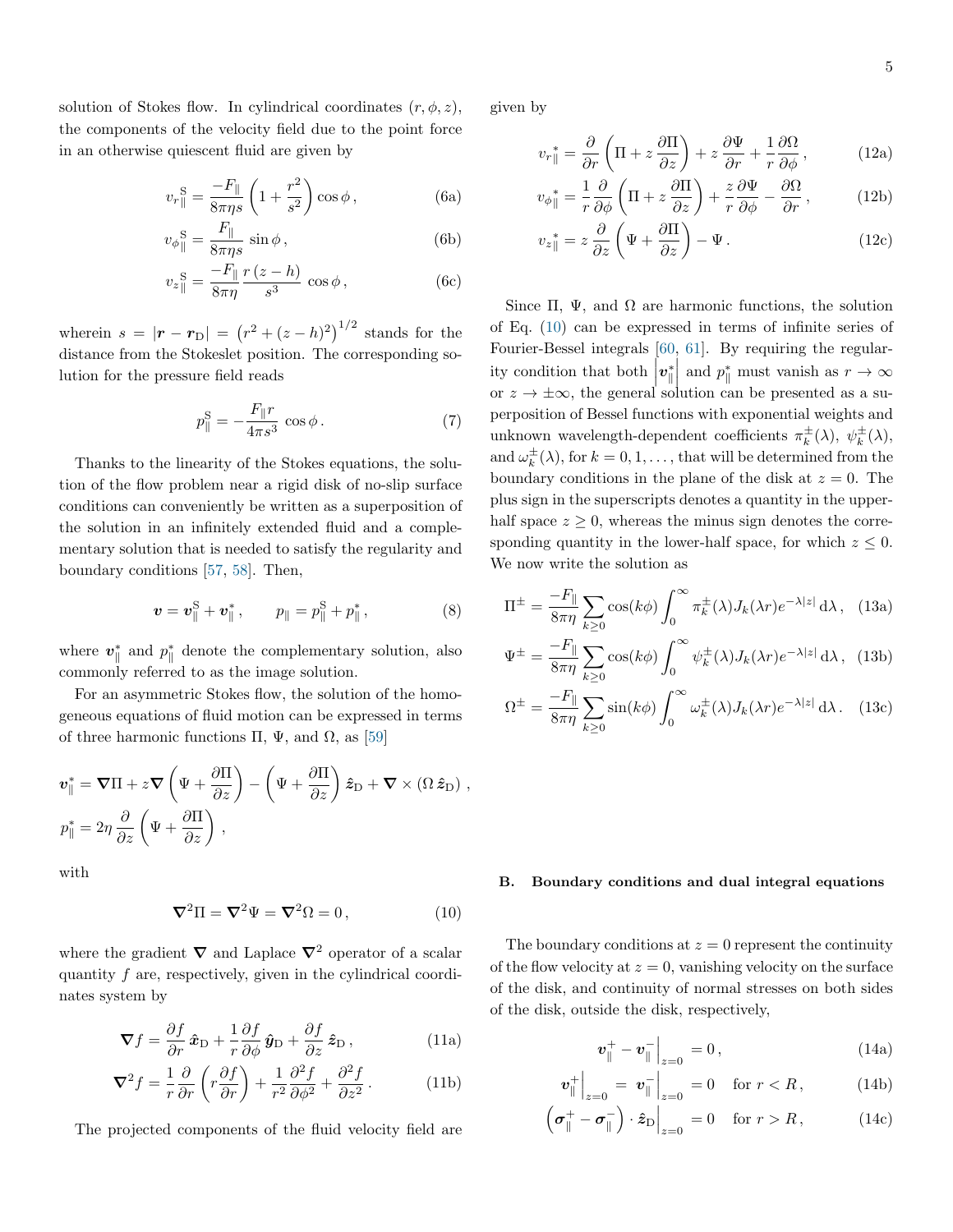where  $\sigma^{\pm} \cdot \hat{z}_0$  represents the hydrodynamic stress vector on the plane of the disk, with its components given by

$$
\sigma_{rz}^{\pm} = \eta \left( \frac{\partial v_r^{\pm}}{\partial z} + \frac{\partial v_z^{\pm}}{\partial r} \right), \qquad (15a)
$$

$$
\sigma_{\phi z}^{\pm} = \eta \left( \frac{\partial v_{\phi}^{\pm}}{\partial z} + \frac{1}{r} \frac{\partial v_{z}^{\pm}}{\partial \phi} \right), \qquad (15b)
$$

$$
\sigma_{zz\parallel}^{\pm} = -p_{\parallel}^{\pm} + 2\eta \frac{\partial v_z_{\parallel}^{\pm}}{\partial z}.
$$
 (15c)

To satisfy the natural continuity of the fluid velocity field at  $z = 0$ , given by Eq. [\(14a\)](#page-4-1), we require  $\pi_k^+ \equiv \pi_k^-$ ,  $\psi_k^+ \equiv \psi_k^-$ , and  $\omega_k^+ \equiv \omega_k^-$ , for all k. In the remainder of this manuscript, we will thus drop the  $\pm$  sign and denote the unknown wavenumber-dependent functions in the upper- and lowerhalf domains by  $\pi_k(\lambda)$ ,  $\psi_k(\lambda)$ , and  $\omega_k(\lambda)$ .

Next, applying the no-slip boundary conditions at the surface of the disk, as prescribed by Eq. [\(14b\)](#page-4-2), yields the following integral equations for  $r < R$ 

$$
\sum_{k\geq 0} \cos(k\phi) \int_0^\infty \Gamma_k^r(r,\lambda) \,d\lambda = -\frac{(2r^2 + h^2)\cos\phi}{(r^2 + h^2)^{3/2}},\quad (16a)
$$

$$
\sum_{k\geq 0} \sin(k\phi) \int_0^\infty \Gamma_k^{\phi}(r,\lambda) d\lambda = \frac{\sin\phi}{\left(r^2 + h^2\right)^{1/2}},\tag{16b}
$$

$$
\sum_{k\geq 0} \cos(k\phi) \int_0^\infty \Gamma_k^z(r,\lambda) \,d\lambda = \frac{hr\cos\phi}{\left(r^2 + h^2\right)^{3/2}},\tag{16c}
$$

where we have defined for convenience the integrands

$$
\Gamma_k^r(r,\lambda) = \frac{k}{r} \left( \pi_k(\lambda) + \omega_k(\lambda) \right) J_k(\lambda r) - \lambda \pi_k(\lambda) J_{k+1}(\lambda r),
$$
  
\n
$$
\Gamma_k^{\phi}(r,\lambda) = -\frac{k}{r} \left( \pi_k(\lambda) + \omega_k(\lambda) \right) J_k(\lambda r) + \lambda \omega_k(\lambda) J_{k+1}(\lambda r),
$$
  
\n
$$
\Gamma_k^z(r,\lambda) = -\psi_k(\lambda) J_k(\lambda r).
$$

The right-hand sides of Eqs. [\(16\)](#page-5-0) derive from the Stokeslet contribution to the total flow field, in addition to the image solution  $v^*$ . Above, the infinite sums can be dealt with by using the orthogonality property of Fourier series components to obtain

<span id="page-5-1"></span>
$$
\int_0^\infty \Gamma_k^r(r,\lambda) \,d\lambda = -\frac{2r^2 + h^2}{\left(r^2 + h^2\right)^{3/2}} \,\delta_{k1} \,,\tag{18a}
$$

$$
\int_0^\infty \Gamma_k^\phi(r,\lambda) \,d\lambda = \frac{\delta_{k1}}{\left(r^2 + h^2\right)^{1/2}},\tag{18b}
$$

$$
\int_0^\infty \Gamma_k^z(r,\lambda) d\lambda = \frac{hr}{(r^2 + h^2)^{3/2}} \delta_{k1}.
$$
 (18c)

We now make use of the recurrence identity [\[62\]](#page-16-8)

<span id="page-5-3"></span>
$$
J_{k-1}(\lambda r) + J_{k+1}(\lambda r) = \frac{2k}{\lambda r} J_k(\lambda r)
$$
 (19)

<span id="page-5-8"></span><span id="page-5-7"></span><span id="page-5-6"></span>and introduce the following shorthand notations,

<span id="page-5-10"></span>
$$
f_k^-(r) = \frac{r^2}{(r^2 + h^2)^{3/2}} \,\delta_{k1} \,, \tag{20a}
$$

$$
f_k^+(r) = -\frac{(3r^2 + 2h^2)}{(r^2 + h^2)^{3/2}} \delta_{k1},
$$
 (20b)

<span id="page-5-11"></span><span id="page-5-9"></span><span id="page-5-2"></span>
$$
f_k(r) = -\frac{hr}{(r^2 + h^2)^{3/2}} \delta_{k1}
$$
 (20c)

to rewrite Eqs. [\(18\)](#page-5-1) as

$$
\int_0^\infty \lambda \left( \pi_k(\lambda) - \omega_k(\lambda) \right) J_{k+1}(\lambda r) \, \mathrm{d}\lambda = f_k^-(r) \,, \tag{21a}
$$

$$
\int_0^\infty \lambda \left( \pi_k(\lambda) + \omega_k(\lambda) \right) J_{k-1}(\lambda r) \, \mathrm{d}\lambda = f_k^+(r) \,, \tag{21b}
$$

$$
\int_0^\infty \psi_k(\lambda) J_k(\lambda r) \, \mathrm{d}\lambda = f_k(r) \,. \tag{21c}
$$

<span id="page-5-0"></span>Equations [\(21\)](#page-5-2) constitute the integral equations for the inner region. To obtain the corresponding equations for the outer region, we require the continuity of the hydrodynamic stress tensor, which is stated by Eq. [\(14c\)](#page-4-3). Defining

$$
\Lambda_k^r(r,\lambda) = \frac{k\lambda}{r} \left(2\pi_k(\lambda) + \omega_k(\lambda)\right) J_k(\lambda r) - 2\lambda^2 \pi_k(\lambda) J_{k+1}(\lambda r),
$$
  

$$
\Lambda_k^{\phi}(r,\lambda) = \frac{k\lambda}{r} \left(2\pi_k(\lambda) + \omega_k(\lambda)\right) J_k(\lambda r) - \lambda^2 \omega_k(\lambda) J_{k+1}(\lambda r),
$$
  

$$
\Lambda_k^z(r,\lambda) = \lambda \psi_k(\lambda) J_k(\lambda r),
$$

we obtain three equations

<span id="page-5-4"></span>
$$
\int_0^\infty \Lambda_k^j(r,\lambda) d\lambda = 0, \quad j \in \{r,\phi,z\}.
$$
 (22)

Rearranging terms and making use of Eq. [\(19\)](#page-5-3), Eqs. [\(22\)](#page-5-4) can be recast in a finalized integral form as

$$
\int_0^\infty \lambda^2 (2\pi_k(\lambda) - \omega_k(\lambda)) J_{k+1}(\lambda r) d\lambda = 0, \qquad (23a)
$$

$$
\int_0^\infty \lambda^2 (2\pi_k(\lambda) + \omega_k(\lambda)) J_{k-1}(\lambda r) d\lambda = 0, \qquad (23b)
$$

<span id="page-5-5"></span>
$$
\int_0^\infty \lambda \psi_k(\lambda) J_k(\lambda r) \, d\lambda = 0. \tag{23c}
$$

Equations [\(23\)](#page-5-5) represent the integral equations for the outer region.

As detailed in the Appendix, the solution of the result-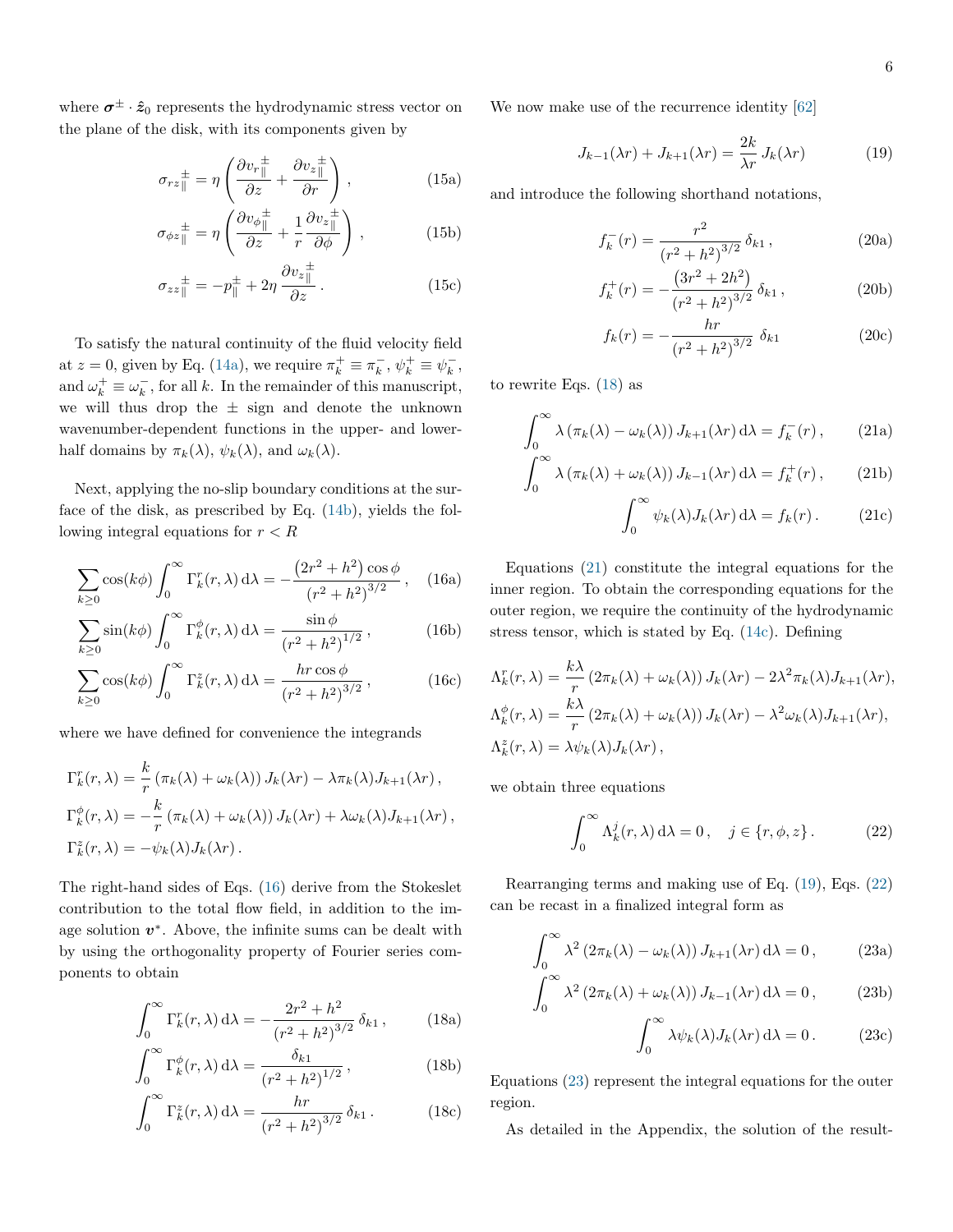ing dual integral equations for the unknown wavenumberdependent quantities can conveniently be presented in an integral form as

$$
\pi_k(\lambda) = \frac{\lambda^{-\frac{1}{2}}}{4} \int_0^R \left( \hat{\xi}_k^-(t) J_{k+\frac{1}{2}}(\lambda t) + \hat{\xi}_k^+(t) J_{k-\frac{3}{2}}(\lambda t) \right) dt,
$$
  

$$
\omega_k(\lambda) = \frac{\lambda^{-\frac{1}{2}}}{2} \int_0^R \left( -\hat{\xi}_k^-(t) J_{k+\frac{1}{2}}(\lambda t) + \hat{\xi}_k^+(t) J_{k-\frac{3}{2}}(\lambda t) \right) dt,
$$
  

$$
\psi_k(\lambda) = \lambda^{\frac{1}{2}} \int_0^R \hat{\psi}_k(t) J_{k-\frac{1}{2}}(\lambda t) dt,
$$

where the functions appearing in the integrands as coefficients of the Bessel functions are explicitly given by

$$
\hat{\xi}_{k}^{-}(t) = \left(\frac{2t}{\pi}\right)^{\frac{1}{2}} \frac{4ht^{2}}{(t^{2} + h^{2})^{2}} \delta_{k1},
$$
\n
$$
\hat{\xi}_{k}^{+}(t) = \frac{2}{h} \left(\frac{2t}{\pi}\right)^{\frac{1}{2}} \left(\frac{t^{2}(t^{2} - h^{2})}{(t^{2} + h^{2})^{2}} - \frac{3R^{2} + 4h^{2}}{3(R^{2} + h^{2})}\right) \delta_{k1},
$$
\n
$$
\hat{\psi}_{k}(t) = -\left(\frac{2t}{\pi}\right)^{\frac{1}{2}} \frac{2h^{2}t}{(t^{2} + h^{2})^{2}} \delta_{k1}.
$$

Notably, all the series coefficients vanish except for  $k = 1$ .

Having obtained expressions for the hydrodynamic flow field caused by a point force acting tangent to a finite-sized disk fixed in space, we next employ this solution to obtain expressions for the resulting hydrodynamic force and torque on the disk.

#### C. Hydrodynamic force and torque

Through the fluid flows induced by the force  $-F$  that the microswimmer exerts on the fluid, a net hydrodynamic force and torque result on the rigid disk. From the solution described above for the resulting flow field, we can calculate the hydrodynamic stress vector. From there, the hydrodynamic force and torque on the disk follow via integration over the surface of the disk.

The total hydrodynamic force exerted by the surrounding fluid on both sides of the disk is obtained by integrating the stress vector over the top and bottom surfaces of the disk  $A = \{0 \le r \le R, 0 \le \phi \le 2\pi, z = 0\}$ . Specifically,

$$
\boldsymbol{F}_{\mathrm{H}} = \int_{A} (\boldsymbol{\sigma}^{+} - \boldsymbol{\sigma}^{-}) \cdot \hat{\boldsymbol{z}}_{\mathrm{D}} \, \mathrm{d}A. \tag{24}
$$

The total hydrodynamic force exerted on the disk can be decomposed into an out-of-plane component  $F_{H\perp} \equiv F_H$ .  $\hat{z}_D$  resulting from the normal part of the Stokeslet  $F_\perp$  and an in-plane component  $F_{\text{H} \parallel} \equiv F_{\text{H}} \cdot \hat{x}_{\text{D}}$  resulting from the tangential part of the Stokeslet.

 $F_{\text{H} \perp}$  is calculated as

$$
F_{\rm H\perp} = 2 \int_0^R \sigma_{zz\perp}^{\dagger} \Big|_{z=0} 2\pi r \, dr \,. \tag{25}
$$

By inserting the expression of the normal component of the hydrodynamic stress vector for an axisymmetric Stokeslet as derived by Kim [\[38\]](#page-15-18) and evaluating the resulting integral, we find

$$
F_{\rm H\perp} = -F_{\perp} \left( 1 - \frac{2}{\pi} \left( \arctan \xi - \frac{\xi}{1 + \xi^2} \right) \right), \qquad (26)
$$

where we have introduced the dimensionless number  $\xi =$  $h/R$ .

In addition to that, the component  $F_{\text{H}_{\parallel}}$  is given by

<span id="page-6-0"></span>
$$
F_{\rm H\parallel} = 2 \int_0^{2\pi} \int_0^R \left( \sigma_{rz} + \cos \phi - \sigma_{\phi z} + \sin \phi \right) \Big|_{z=0} r \, dr \, d\phi \,. \tag{27}
$$

By inserting the expressions of the tangential components of the stress vector as given by Eqs. [\(15a\)](#page-5-6) and [\(15b\)](#page-5-7) into Eq. [\(27\)](#page-6-0) and performing the double integration over the surface of the disk, we obtain

<span id="page-6-1"></span>
$$
F_{\rm H\parallel} = -\frac{Fh}{3\pi (R^2 + h^2)} \int_0^R \mathcal{W}(t) \, \mathrm{d}t \,, \tag{28}
$$

where we have defined

$$
W(t) = \frac{t^4 + (9R^2 + 11h^2) t^2 + h^2 (3R^2 + 4h^2)}{(t^2 + h^2)^2}
$$

and used the fact that (for  $t < R$ )

$$
\int_0^\infty J_1(\lambda R) \cos(\lambda t) \, \mathrm{d}\lambda = \frac{1}{R} \, .
$$

After integration of Eq. [\(28\)](#page-6-1) and rearranging terms, the hydrodynamic force takes the final form

$$
F_{\rm H} = -F_{\parallel} \left( 1 - \frac{2}{\pi} \left( \arctan \xi + \frac{\xi}{3 \left( 1 + \xi^2 \right)} \right) \right) \,. \tag{29}
$$

Due to the action of the asymmetric point force exerted tangent to the surface of the disk, the latter will also be subject to a total hydrodynamic torque given by

$$
\boldsymbol{L}_{\mathrm{H}} = \int_{A} (\boldsymbol{r} \times (\boldsymbol{\sigma}^{+} - \boldsymbol{\sigma}^{-})) \cdot \hat{\boldsymbol{z}}_{\mathrm{D}} \, \mathrm{d}A. \tag{30}
$$

We find that the resulting hydrodynamic torque has only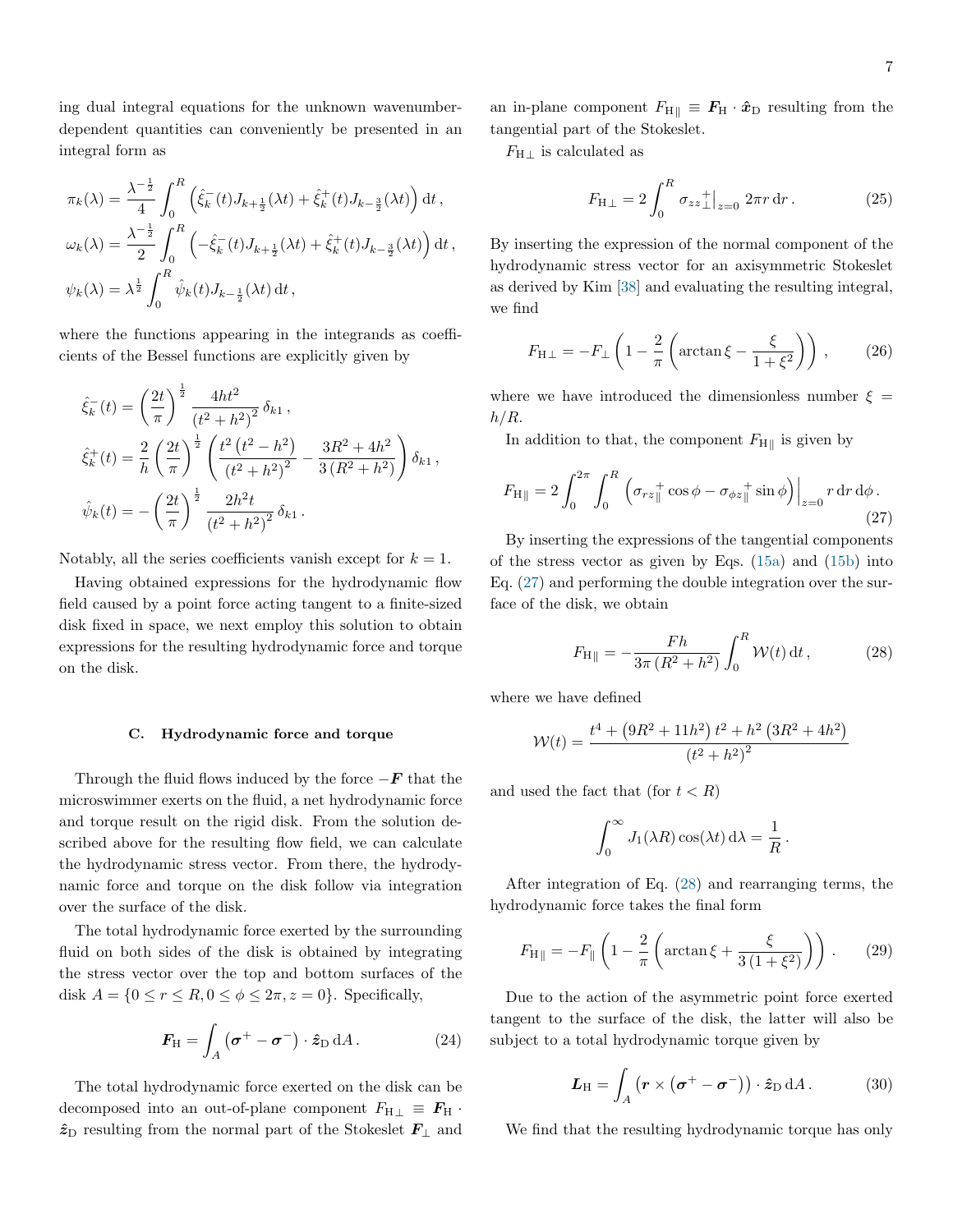one non-vanishing component  $L_{\rm H} \equiv L_{\rm H} \cdot \hat{\mathbf{y}}_{\rm D}$ . The latter results from the tangential component of the Stokeslet and is given by

<span id="page-7-1"></span>
$$
L_{\rm H} = 2 \int_0^{2\pi} \int_0^R -r^2 \sigma_{zz} + \Big|_{z=0} \cos \phi \, dr \, d\phi \,. \tag{31}
$$

By inserting the expression of the normal component of the stress vector stated by Eq. [\(15c\)](#page-5-8) into Eq. [\(31\)](#page-7-1) and carrying out double integration over the surface of the disk, we obtain

<span id="page-7-2"></span>
$$
L_{\rm H} = -\frac{4F_{\parallel}h^2}{\pi} \int_0^R \frac{t^2 dt}{(t^2 + h^2)^2},
$$
 (32)

where we have made use of the identity (for  $t < R$ )

$$
\int_0^\infty \left(2\lambda^{-1} J_1(\lambda R) - R J_0(\lambda R)\right) \sin(\lambda t) \,d\lambda = \frac{2t}{R}.
$$

Finally, the total hydrodynamic torque exerted on the disk readily follows upon performing the integration in Eq. [\(32\)](#page-7-2) as

$$
L_{\rm H} = -F_{\parallel}h\left(1 - \frac{2}{\pi}\left(\frac{\xi}{1 + \xi^2} + \arctan\xi\right)\right). \tag{33}
$$

In particular, for  $\xi = 0$  (corresponding to a Stokeslet attached to the disk or equivalently to an infinitely extended disk), we obtain  $\mathbf{F}_{\mathrm{H}} = -\mathbf{F}$  and  $\mathbf{L}_{\mathrm{H}} = \mathbf{r}_{\mathrm{D}} \times (-\mathbf{F})$ . In this case, it correctly follows from Eq. [\(2\)](#page-3-1) that  $V = 0$  and  $\Omega = 0$ for a vanishing external magnetic field.

## <span id="page-7-0"></span>IV. SWIMMING TRAJECTORIES OF THE **COMPOSITE**

Having derived the hydrodynamic force and torque exerted on the disk due to the presence of the Stokeslet, we next examine in detail the swimming trajectories performed by the microswimmer–microplatelet composite. Obtaining for the resultant force and torque exerted on the disk

$$
\mathbf{F}_{\rm D} = \frac{2F_{\parallel}}{\pi} \left( \frac{\xi}{3(1+\xi^2)} + \arctan \xi \right) \hat{\mathbf{x}}_{\rm D} + \frac{2F_{\perp}}{\pi} \left( \arctan \xi - \frac{\xi}{1+\xi^2} \right) \hat{\mathbf{z}}_{\rm D} ,\qquad (34a)
$$

$$
\mathbf{L}_{\rm D} = \frac{2F_{\parallel}h}{\pi} \left( \frac{\xi}{1+\xi^2} + \arctan{\xi} \right) \hat{\mathbf{y}}_{\rm D} \,, \tag{34b}
$$



<span id="page-7-3"></span>FIG. 2. Schematic diagram of Euler angles and axes. The reference frame attached to the disk  $\{\hat{x}_D, \hat{y}_D, \hat{z}_D\}$  is obtained via three successive rotations by angles  $(\psi, \theta, \phi)$ , which represent the precession, nutation, and spin, from the laboratory frame  $\{\hat{\bm{x}}_0, \hat{\bm{y}}_0, \hat{\bm{z}}_0\}.$ 

the translational and rotational swimming velocities can be written as

$$
\mathbf{V} = \boldsymbol{\mu}^{tt} \cdot \mathbf{F}_{\text{D}} \,, \tag{35a}
$$

<span id="page-7-4"></span>
$$
\mathbf{\Omega} = \mu^{rr} \left( \mathbf{L}_{\mathrm{D}} + \mathbf{m} \times \mathbf{B} \right) . \tag{35b}
$$

The position of the moving frame attached to the disk  $(\hat{x}_{D}, \hat{y}_{D}, \hat{z}_{D})$  relative to the laboratory frame  $(\hat{x}_{0}, \hat{y}_{0}, \hat{z}_{0})$  can conveniently be described by three Euler angles  $(\psi, \theta, \phi)$ , commonly denominated as precession, nutation, and proper rotation or spin. The Euler angles are sketched in Fig. [2.](#page-7-3) Within this framework, the angular velocity of the composite is obtained as

<span id="page-7-5"></span>
$$
\Omega = \dot{\psi}\hat{z}_0 + \dot{\theta}\hat{y}_1 + \dot{\phi}\hat{z}_2. \tag{36}
$$

The equations governing the translational degree of freedom of the composite in the laboratory frame then read

$$
\frac{d\mathbf{r}}{dt} \equiv \mathbf{V} = \mu_{\parallel}^{tt} F_{\text{D}\parallel} \begin{pmatrix} \cos\psi\cos\theta\cos\phi - \sin\psi\sin\phi \\ \sin\psi\cos\theta\cos\phi + \cos\psi\sin\phi \\ -\sin\theta\cos\phi \end{pmatrix} + \mu_{\perp}^{tt} F_{\text{D}\perp} \begin{pmatrix} \cos\psi\sin\theta \\ \sin\psi\sin\theta \\ \cos\theta \end{pmatrix},
$$
\n(37)

where we have defined  $F_{\text{D}\parallel} = \mathbf{F}_{\text{D}} \cdot \hat{\mathbf{x}}_{\text{D}}$  and  $F_{\text{D}\perp} = \mathbf{F}_{\text{D}} \cdot \hat{\mathbf{z}}_{\text{D}}$ .

Combining Eqs. [\(35b\)](#page-7-4) and [\(36\)](#page-7-5), and recalling that  $\boldsymbol{B} =$  $B\hat{\boldsymbol{x}}_0$ , it follows that the temporal variations of the Euler angles are governed by

$$
\begin{pmatrix} \dot{\psi} \\ \dot{\theta} \\ \dot{\phi} \end{pmatrix} = \mu^{rr} L_{\text{D}} \begin{pmatrix} \sin \phi \csc \theta - \alpha \cos \psi \sin(\phi + \delta) \\ \cos \phi - \alpha \cos \psi \sin \theta \cos(\phi + \delta) \\ -\sin \phi \cot \theta - \alpha \sin \psi \cos(\phi + \delta) \end{pmatrix}, (38)
$$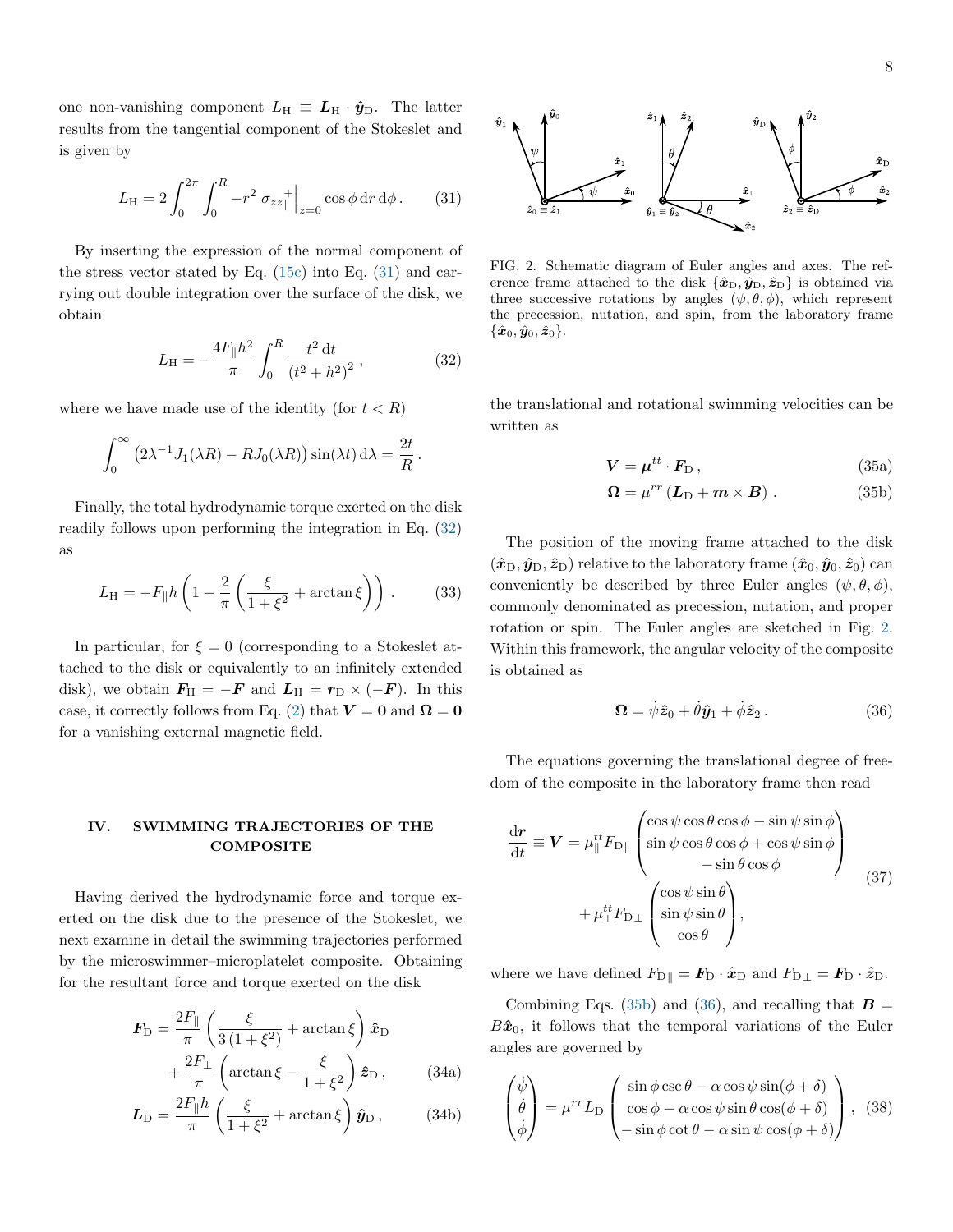

<span id="page-8-0"></span>FIG. 3. Exemplary swimming trajectories of composites starting from the origin of the laboratory coordinate system for (a)  $\alpha =$ 0.5 and  $\delta = 0$ , (b)  $\alpha = 1$  and  $\delta = 0$ , and (c)  $\alpha = 0.2$  and  $\delta = \pi/4$ . Here, we set the initial angles  $\psi_0 = \theta_0 = \varphi_0 = \pi/2$ , implying that the trajectories in (a) and (b) are confined to the plane  $z_0 = 0$ . Moreover, we set  $\xi = 1$  and  $\vartheta = 0$ . Arrows show the direction of time evolution.

where we have defined the dimensionless number

$$
\alpha = \frac{m}{L_D} \,,\tag{39}
$$

which can be viewed as a measure for the possible magnitude of the torque resulting from the external magnetic field relative to the strength of the hydrodynamic torque acting on the disk due to the fluid flows induced by the Stokeslet.

In order to characterize the swimming trajectories in detail, we decompose the angular velocity into a component  $\Omega_{\parallel} = \Omega_{\parallel} \hat{t}$  parallel to the swimming direction and a



<span id="page-8-1"></span>FIG. 4. (Color online) (a) Scaled curvature and (b) pitch of the helical swimming trajectory in the steady state versus the scaled strength of the magnetic field for various values of the angle of the magnetic moment relative to the swimming direction. Here, we set  $\xi = 1$  and  $\vartheta = 0$ .

component  $\Omega_{\perp}$  perpendicular to it, so that  $\Omega = \Omega_{\parallel} + \Omega_{\perp}$ . Here, we have defined the swimming direction of the composite by the unit vector

$$
\hat{\boldsymbol{t}} = \cos\vartheta \,\hat{\boldsymbol{x}}_{\mathrm{D}} + \sin\vartheta \,\hat{\boldsymbol{z}}_{\mathrm{D}}\,,\tag{40}
$$

so that

$$
\tan \vartheta = \frac{\mu_{\perp}^{tt} F_{\rm D\perp}}{\mu_{\parallel}^{tt} F_{\rm D\parallel}} = \frac{2}{3} \frac{F_{\rm D\perp}}{F_{\rm D\parallel}}.
$$
 (41)

In terms of Euler angles, the components of the projected angular velocity are obtained as

$$
\Omega_{\parallel} = \alpha \mu^{rr} L_{\text{D}} (\Lambda_1 \cos \vartheta - \Lambda_2 \sin \vartheta) , \qquad (42a)
$$

$$
\Omega_{\perp} = \mu^{rr} L_{\text{D}} \Big( \alpha \big( \Lambda_1 \sin \vartheta + \Lambda_2 \cos \vartheta \big) \left( \sin \vartheta \, \hat{\mathbf{x}}_{\text{D}} - \cos \vartheta \, \hat{\mathbf{z}}_{\text{D}} \right) \n+ \big( 1 - \alpha \cos \delta \cos \psi \sin \theta \big) \hat{\mathbf{y}}_{\text{D}} \Big), \tag{42b}
$$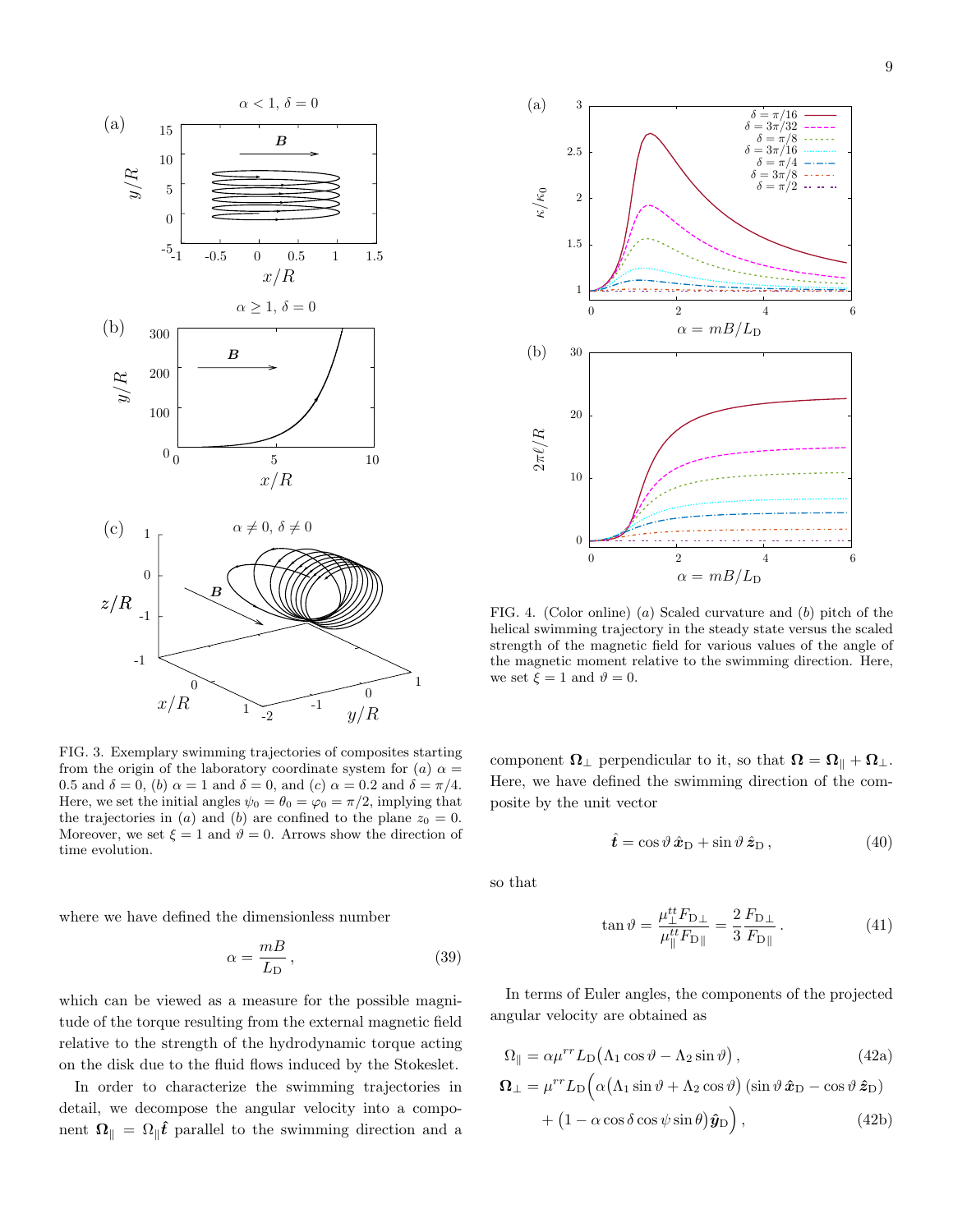where we have defined

$$
\Lambda_1 = \sin \delta \cos \psi \sin \theta, \qquad (43a)
$$

$$
\Lambda_2 = \sin \psi \cos(\phi + \delta) + \cos \psi \cos \theta \sin(\phi + \delta). \tag{43b}
$$

We now determine the instant curvature and unsigned torsion of the trajectory from the translational and rotational swimming velocities as [\[63,](#page-16-9) [64\]](#page-16-10)

$$
\kappa = \frac{|\Omega \times V|}{|V|^2} = \frac{|\Omega_{\perp}|}{|V|},\tag{44a}
$$

$$
\tau = \frac{|\mathbf{\Omega} \cdot \mathbf{V}|}{|\mathbf{V}|^2} = \frac{|\Omega_{\parallel}|}{|\mathbf{V}|}. \tag{44b}
$$

In the absence of an external magnetic field  $(\alpha = 0)$ , it follows that  $\tau = 0$ . In this case, the composite will swim along a circular path with a constant curvature

$$
\kappa_0 = \left(1 + \tan^2 \vartheta\right)^{-\frac{1}{2}} \frac{\xi}{R} \frac{\frac{\xi}{1 + \xi^2} + \arctan \xi}{\frac{\xi}{3(1 + \xi^2)} + \arctan \xi}.
$$
 (45)

Accordingly, the curvatures amount to the maximum value when  $\vartheta = 0$ , for which the Stokeslet is directed parallel to the surface of the disk. For  $\vartheta = \pi/2$ , the Stokeslet is directed normal to the surface of the disk and it follows that  $\kappa = 0$ , thus the composite swims along a straight trajectory without changing its orientation.

Apart from that, we do not observe  $\vartheta$  to change qualitatively the resulting swimming trajectories. Therefore, we now set  $\vartheta = 0$ .

A few exemplary trajectories of microswimmer– microplatelet composites initially starting from the origin of the laboratory frame of reference are presented in Fig. [3.](#page-8-0) For  $\alpha \neq 0$  and  $\delta = 0$ , implying that  $m \parallel \hat{x}_{D}$ , it readily follows that the torsion  $\tau = 0$ . Thus, the composite moves in the plane set by the initial orientation, as shown in Fig.  $3(a, b)$  $3(a, b)$ . From our numerical evaluation for different sets of parameter values, we made the following observations. When  $\alpha$  < 1, then the composite moves along a cycloidal path [\[65\]](#page-16-11) in a plane normal to  $\Omega_{\perp}$ . This behavior is analogous to that of a noise-free circle swimmer moving under the action of a constant external force [\[66\]](#page-16-12). In contrast to that, when  $\alpha \geq 1$ , then both  $\kappa$  and  $\tau$  in the steady state vanish. Correspondingly, the composite after a transient evolution will move along a straight trajectory. For  $\alpha \neq 0$  and  $\delta \neq 0$ , the swimming trajectories in the steady state, after a transient initial regime, in our numerical observations were found to form regular helices

The radius and pitch of the steady-state helical trajectory found numerically after a transient reorientation depend on the relative strength of the magnetic and hydrodynamic forcing, as quantified by  $\alpha$ . This dependence of these geometric features on the increasing field strength is illustrated in Fig. [4.](#page-8-1) While the pitch of the helix increases monotonically with increasing field strength, the curvature of the helix depends non-trivially on the magnetic field strength, where the curvature reaches a maximum at some intermediate value of the scaled magnitude of the magnetic field.

In this context, analogous helical trajectories have been observed for anisotropic self-propelled colloidal particles moving under gravity [\[67,](#page-16-13) [68\]](#page-16-14), and self-diffusiophoretic active particles anisotropically covered with activity and mobility patches [\[69\]](#page-16-15). In addition, it has been demonstrated that biaxial self-propelling active particles with arbitrary shape can swim along helical or even superhelical trajectories [\[70\]](#page-16-16). For biological microswimmers, helical swimming paths have been observed in various types of bacteria such as Leptospira [\[71\]](#page-16-17), Spiroplasma [\[72\]](#page-16-18), Caulobacter crescentus [\[73\]](#page-16-19), and Helicobacter pylori [\[74\]](#page-16-20). These experimentally observed wiggling trajectories are connected to the rotations of their chiral flagella bundles [\[75\]](#page-16-21). Meanwhile, sea urchin sperm cells [\[76](#page-16-22)[–79\]](#page-16-23) and human sperms [\[80\]](#page-16-24) have also been shown to swim along well-defined helical paths. Further studies have accounted for the effect of thermal fluctuations on the helical motion of active Brownian particles [\[81,](#page-17-0) [82\]](#page-17-1).

### <span id="page-9-0"></span>V. CONCLUSIONS

In this work, we have analyzed the dynamics of a microswimmer–microplatelet composite propelling at low Reynolds numbers through an otherwise quiescent, incompressible, and viscous environment. The action of the microswimmer was represented by a Stokeslet pushing the fluid to the back at a fixed height above the disk that represents the microplatelet. We derived the translational and rotational equations of motion for this composite, including hydrodynamic effects. On the way, we also presented an alternative way to analytically determine the fluid flow induced by the Stokeslet when the disk is rigidly fixed in space under no-slip surface conditions.

In addition, we numerically evaluated the equations of motion of the composite. Without further action, in general, circular trajectories result. We then additionally considered the disk to feature a permanent in-plane magnetic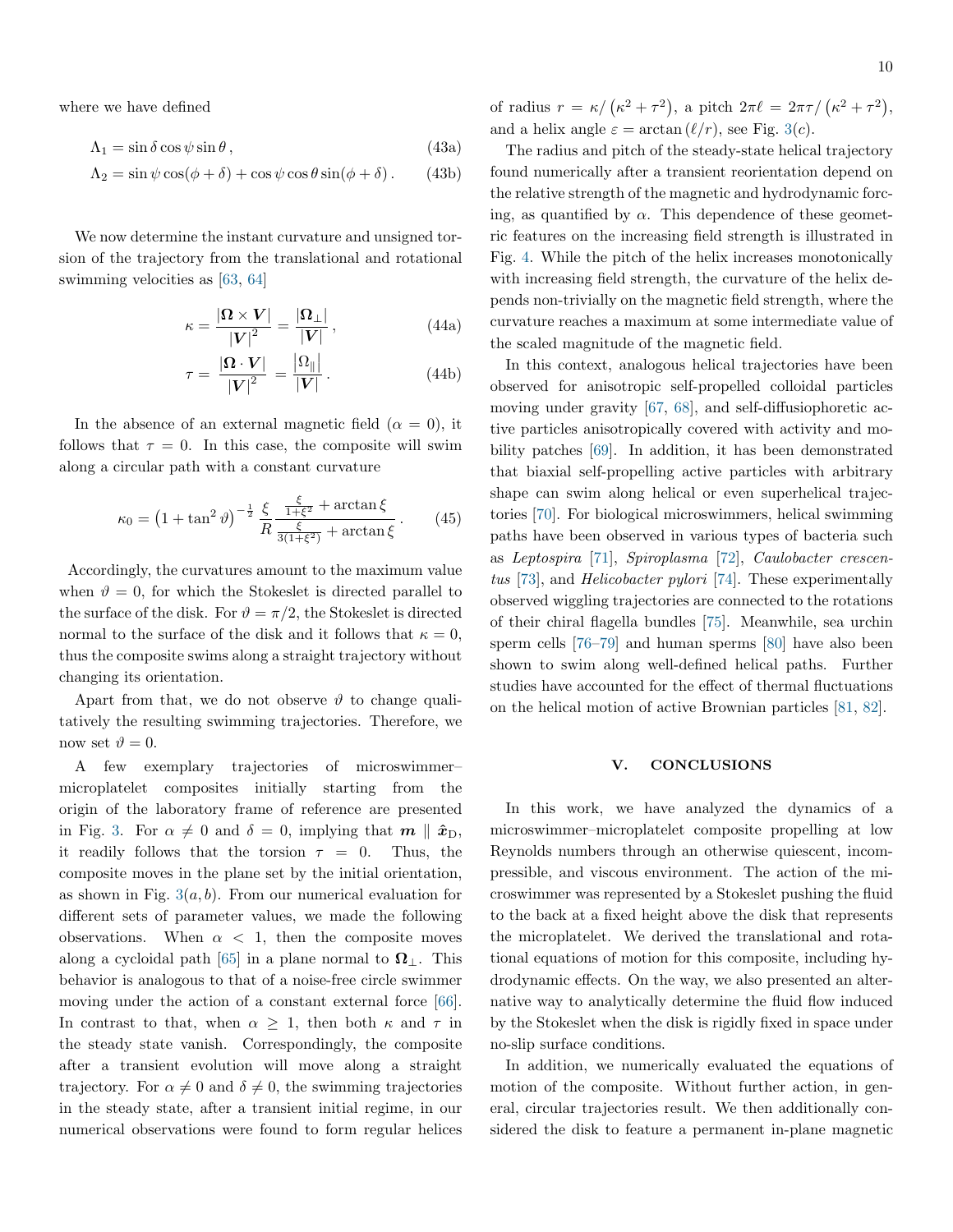moment, so that it is subject to an additional torque in a homogeneous external magnetic field. With the magnetic moment pointing into the swimming direction, cycloidal or steady-state straight trajectories were found with increasing magnetic field amplitudes. In the more general case of the in-plane magnetic moment not being aligned with the swimming direction, helical trajectories were observed. Our results may be important in the context of recent attempts to guide sperm cells or other microswimmers through the combination with non-active steering components to requested target areas.

For some swimming microorganisms, such as flagellated bacteria, which perform a screw-like motion to achieve propulsion [\[83\]](#page-17-2), accounting for the self-generated active torque may become important. In the present context, to include this aspect, one would require the knowledge of the flow field generated by a point torque acting near a finitesized disk under no-slip surface conditions. This is an interesting extension of the problem for future studies.

#### ACKNOWLEDGMENTS

We thank Soudeh Jahanshahi for useful discussions. A.D.M.I, H.L., and A.M.M. gratefully acknowledge support from the DFG (Deutsche Forschungsgemeinschaft) through the projects DA 2107/1-1, LO 418/16-3, and ME 3571/2-2.

#### Appendix A: Solution of the dual integral equations

In this Appendix, we present an analytical approach to obtain closed-form solutions for the flow field that we have formulated as a mixed boundary value problem in the main body of the paper.

### 1. Solution for  $\psi_k$

We first consider the dual integral equations

$$
\int_0^\infty \psi_k(\lambda) J_k(\lambda r) d\lambda = f_k(r) \qquad (0 < r < R), \quad \text{(A1a)}
$$

$$
\int_0^\infty \lambda \psi_k(\lambda) J_k(\lambda r) \, \mathrm{d}\lambda = 0 \qquad (r > R), \qquad \text{(A1b)}
$$

where the expression of the known radial function  $f_k(r)$  is given by Eq.  $(20c)$ .

A formal solution of these types of dual integral equations with Bessel function kernels was first derived by Titchmarsh [\[84\]](#page-17-3). The solution procedure involves the theory of Mellin transforms [\[85\]](#page-17-4), but this method presents some mathematical difficulty. In some particular cases, Sneddon and later Copson have shown that the dual integral equations problem can be reduced to classical Abel integral equations upon suitable substitutions [\[40,](#page-15-20) [41\]](#page-15-21). An analogous resolution approach has recently been employed by some of us to compute the creeping flow field due to a Stokeslet near a finite-sized elastic interface [\[86\]](#page-17-5).

Following the recipes by Copson [\[41\]](#page-15-21), we write the solution of the dual integral equations in terms of unknown functions  $\hat{\psi}_k$  as

<span id="page-10-3"></span>
$$
\psi_k(\lambda) = \lambda^{\frac{1}{2}} \int_0^R \hat{\psi}_k(t) J_{k-\frac{1}{2}}(\lambda t) dt.
$$
 (A2)

The latter equation can be rewritten as

<span id="page-10-0"></span>
$$
\psi_k(\lambda) = \lambda^{-\frac{1}{2}} \int_0^R \hat{\psi}_k(t) t^{-\left(k + \frac{1}{2}\right)} \frac{\mathrm{d}}{\mathrm{d}t} \left( t^{k + \frac{1}{2}} J_{k + \frac{1}{2}}(\lambda t) \right) \mathrm{d}t \,. \tag{A3}
$$

Defining

$$
\hat{\Psi}_k(t) = t^{k + \frac{1}{2}} \frac{\mathrm{d}}{\mathrm{d}t} \left( \hat{\psi}_k(t) t^{-\left(k + \frac{1}{2}\right)} \right) \tag{A4}
$$

and assuming that  $\lim_{t\to 0^+} t^{k+\frac{1}{2}} \hat{\psi}_k(t) = 0$ , Eq. [\(A3\)](#page-10-0) takes the final form after integrating by parts

<span id="page-10-1"></span>
$$
\psi_k(\lambda) = \lambda^{-\frac{1}{2}} \hat{\psi}_k(R) J_{k + \frac{1}{2}}(\lambda R) - \int_0^R \lambda^{-\frac{1}{2}} \hat{\Psi}_k(t) J_{k + \frac{1}{2}}(\lambda t) dt.
$$
\n(A5)

By making use of the following identity given by Watson [\[87\]](#page-17-6),

<span id="page-10-5"></span>
$$
\int_0^\infty \lambda^{1+q-p} J_p(a\lambda) J_q(b\lambda) d\lambda = \frac{b^q H(a-b)}{a^p \Gamma(p-q)} \left(\frac{a^2-b^2}{2}\right)^{p-q-1},
$$
\n(A6)

with  $H(\cdot)$  denoting the Heaviside step function and  $\Gamma(\cdot)$  Euler's Gamma function [\[62\]](#page-16-8), it can readily be checked that Eq. [\(A5\)](#page-10-1) satisfies the outer integral equation [\(A1b\)](#page-10-2) upon inversion of the order of integration.

<span id="page-10-4"></span><span id="page-10-2"></span>Substitution of Eq. [\(A2\)](#page-10-3) into the inner problem stated by Eq. [\(A1a\)](#page-10-4) leads to

<span id="page-10-6"></span>
$$
\left(\frac{2}{\pi}\right)^{\frac{1}{2}} r^{-k} \int_0^r t^{k-\frac{1}{2}} \hat{\psi}_k(t) \left(r^2 - t^2\right)^{-\frac{1}{2}} dt = f_k(r). \quad (A7)
$$

The latter result is obtained after making use of Eq. [\(A6\)](#page-10-5) and noting that  $\Gamma(1/2) = \pi^{1/2}$ .

Equation [\(A7\)](#page-10-6) is a Volterra integral equation of the first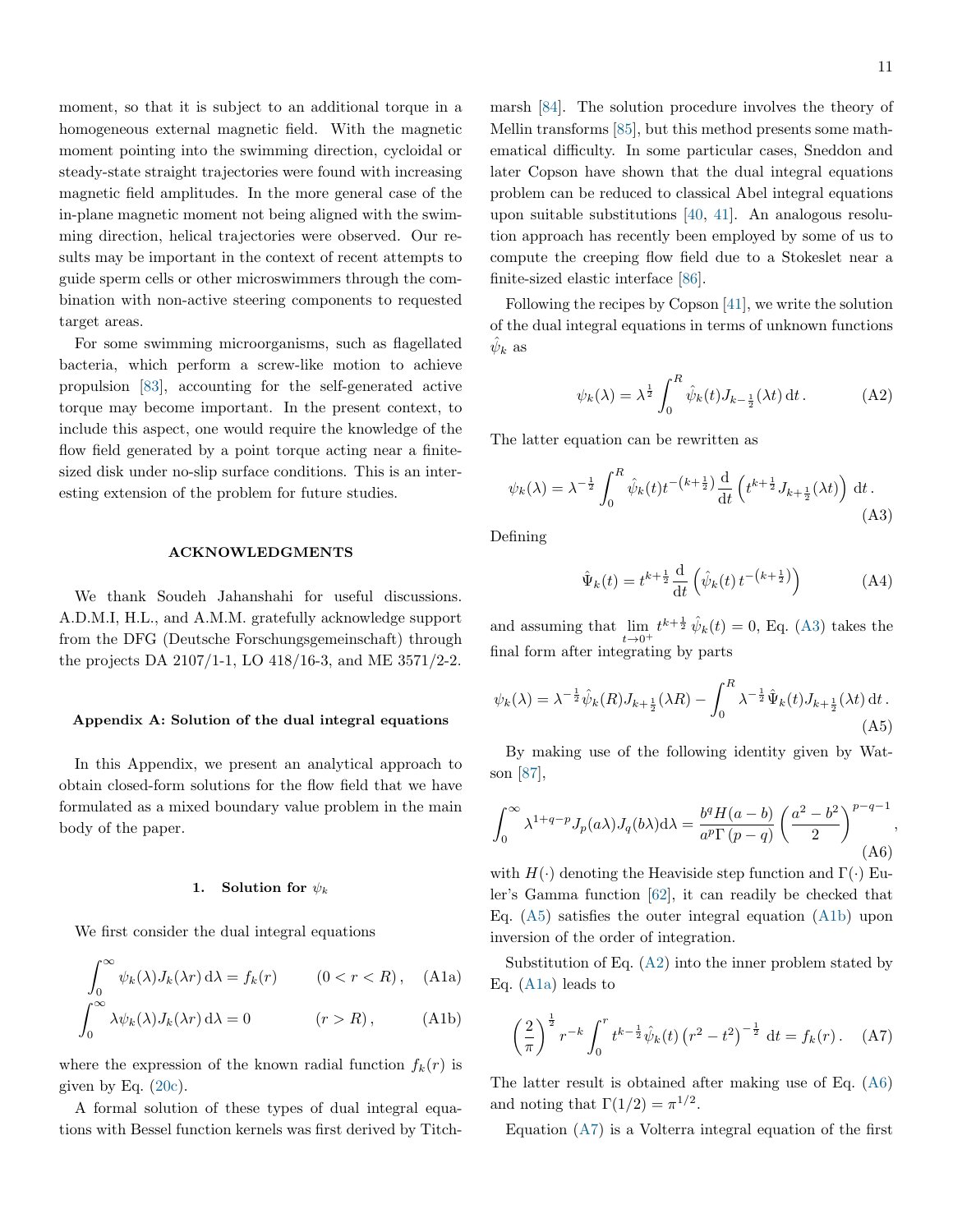kind [\[88](#page-17-7)[–90\]](#page-17-8), which can be transformed into an Abel integral equation. The latter admits a unique solution if  $f_k(r)$  is a continuously-differentiable function [\[91–](#page-17-9)[93\]](#page-17-10). More generally, the solution of the integral equation

$$
\int_0^r g(t) (r^2 - t^2)^{-\alpha} dt = h(r) \quad (0 < r < R), \qquad (A8)
$$

defined for  $0<\alpha<1$  is of the form

$$
g(r) = \frac{2}{\pi} \sin(\alpha \pi) \frac{d}{dr} \int_0^r h(t) (r^2 - t^2)^{\alpha - 1} t dt.
$$
 (A9)

Hence, the solution of Eq.  $(A7)$  is obtained as

$$
\hat{\psi}_k(r) = \left(\frac{2}{\pi}\right)^{\frac{1}{2}} r^{-k+\frac{1}{2}} \frac{d}{dr} \int_0^r t^{k+1} f_k(t) \left(r^2 - t^2\right)^{-\frac{1}{2}} dt.
$$
\n(A10)

Finally, we get

$$
\hat{\psi}_k(t) = -2\left(\frac{2}{\pi}\right)^{\frac{1}{2}} \frac{h^2 t^{3/2}}{\left(t^2 + h^2\right)^2} \delta_{k1},\tag{A11}
$$

and the sought-for functions  $\psi_k$  are obtained from Eq. [\(A2\)](#page-10-3). We note that

$$
J_{\frac{1}{2}}(\lambda t) = \left(\frac{2}{\pi \lambda t}\right)^{\frac{1}{2}} \sin(\lambda t). \tag{A12}
$$

# 2. Solution for  $\pi_k(\lambda)$  and  $\omega_k(\lambda)$

We next consider the system of dual integral equations for the unknown wavenumber-dependent functions  $\pi_k(\lambda)$  <span id="page-11-3"></span>and  $\omega_k(\lambda)$ , which is given for the inner region  $r < R$  by

$$
\int_0^\infty \lambda (\pi_k(\lambda) - \omega_k(\lambda)) J_{k+1}(\lambda r) d\lambda = f_k^-(r), \quad \text{(A13a)}
$$

$$
\int_0^\infty \lambda (\pi_k(\lambda) + \omega_k(\lambda)) J_{k-1}(\lambda r) d\lambda = f_k^+(r), \quad \text{(A13b)}
$$

while for the outer region  $r > R$  we have

<span id="page-11-2"></span>
$$
\int_0^\infty \lambda^2 (2\pi_k(\lambda) - \omega_k(\lambda)) J_{k+1}(\lambda r) d\lambda = 0,
$$
 (A14a)

$$
\int_0^\infty \lambda^2 (2\pi_k(\lambda) + \omega_k(\lambda)) J_{k-1}(\lambda r) d\lambda = 0,
$$
 (A14b)

where  $f_k^-(r)$  and  $f_k^+(r)$  are defined by Eqs. [\(20a\)](#page-5-10) and [\(20b\)](#page-5-11), respectively. Notably, the integral equations for  $\pi_k(\lambda)$ and  $\omega_k(\lambda)$  cannot be decoupled, rendering the problem more challenging. Consequently, we have to solve simultaneously for these two quantities.

In order to satisfy the equations for the outer region, we follow the approach outlined by Copson [\[41\]](#page-15-21) and seek solutions of the integral form

<span id="page-11-0"></span>
$$
2\pi_k(\lambda) - \omega_k(\lambda) = \lambda^{-\frac{1}{2}} \int_0^R \hat{\xi}_k^-(t) J_{k+\frac{1}{2}}(\lambda t) dt, \quad \text{(A15a)}
$$

$$
2\pi_k(\lambda) + \omega_k(\lambda) = \lambda^{-\frac{1}{2}} \int_0^R \hat{\xi}_k^+(t) J_{k-\frac{3}{2}}(\lambda t) dt, \quad \text{(A15b)}
$$

<span id="page-11-1"></span>where  $\hat{\xi}_k^-(t)$  and  $\hat{\xi}_k^+(t)$  are unknown functions to be determined by satisfying the mixed dual integral equations in the inner region.

Performing integration by parts in Eqs. [\(A15\)](#page-11-0) yields

$$
2\pi_k(\lambda) - \omega_k(\lambda) = \lambda^{-\frac{3}{2}} \left( \hat{\xi}_k^-(R) J_{k+\frac{3}{2}}(\lambda R) - \int_0^R t^{k+\frac{3}{2}} \frac{d}{dt} \left( \hat{\xi}_k^-(t) t^{-\left(k+\frac{3}{2}\right)} \right) J_{k+\frac{3}{2}}(\lambda t) dt \right),\tag{A16a}
$$

$$
2\pi_k(\lambda) + \omega_k(\lambda) = \lambda^{-\frac{3}{2}} \left( \hat{\xi}_k^+(R) J_{k-\frac{1}{2}}(\lambda R) - \int_0^R t^{k-\frac{1}{2}} \frac{d}{dt} \left( \hat{\xi}_k^+(t) t^{-\left(k-\frac{1}{2}\right)} \right) J_{k-\frac{1}{2}}(\lambda t) dt \right),\tag{A16b}
$$

where we have assumed that  $\lim_{t \to 0^+} t^{k + \frac{3}{2}} \hat{\xi}_k^-(t) = \lim_{t \to 0^+} t^{k - \frac{1}{2}} \hat{\xi}_k^+(t) = 0.$ 

By making use of the identity by Watson given by Eq. [\(A6\)](#page-10-5) and inverting the order of integration, it can readily be verified that Eqs. [\(A16\)](#page-11-1) satisfy the outer problem stated by Eqs. [\(A14\)](#page-11-2).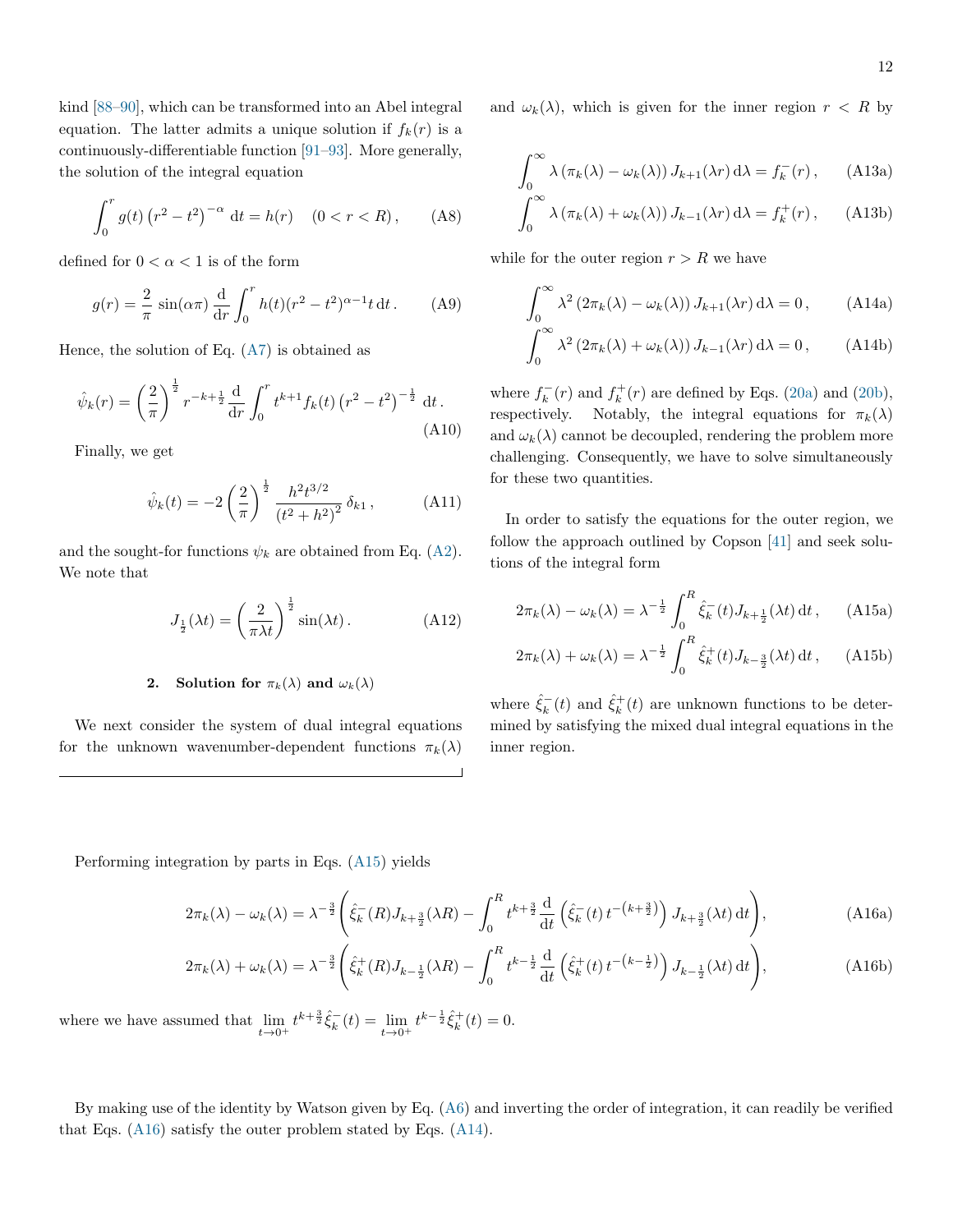Solving Eqs. [\(A15\)](#page-11-0) for  $\pi_k(\lambda)$  and  $\omega_k(\lambda)$  yields

<span id="page-12-0"></span>
$$
\pi_k(\lambda) = \frac{\lambda^{-\frac{1}{2}}}{4} \int_0^R \left( \hat{\xi}_k^-(t) J_{k+\frac{1}{2}}(\lambda t) + \hat{\xi}_k^+(t) J_{k-\frac{3}{2}}(\lambda t) \right) dt,
$$
\n(A17a)

$$
\omega_k(\lambda) = \frac{\lambda^{-\frac{1}{2}}}{2} \int_0^R \left( -\hat{\xi}_k^-(t) J_{k+\frac{1}{2}}(\lambda t) + \hat{\xi}_k^+(t) J_{k-\frac{3}{2}}(\lambda t) \right) dt \,. \tag{A17b}
$$

Next, substituting Eqs. [\(A17\)](#page-12-0) into Eqs. [\(A13\)](#page-11-3) and interchanging the order of integration yields

$$
\int_0^R \left( \frac{3}{4} \mathcal{K}_{k+\frac{1}{2}}^{k+1}(r,t) \hat{\xi}_k^-(t) - \frac{1}{4} \mathcal{K}_{k-\frac{3}{2}}^{k+1}(r,t) \hat{\xi}_k^+(t) \right) dt = f_k^-(r) \,, \tag{A18a}
$$

$$
\int_0^R \left( -\frac{1}{4} \mathcal{K}_{k+\frac{1}{2}}^{k-1}(r,t) \hat{\xi}_k^-(t) + \frac{3}{4} \mathcal{K}_{k-\frac{3}{2}}^{k-1}(r,t) \hat{\xi}_k^+(t) \right) dt = f_k^+(r) ,
$$
\n(A18b)

where we have defined the kernel functions

<span id="page-12-2"></span><span id="page-12-1"></span>
$$
\mathcal{K}_p^q(r,t) = \int_0^\infty \lambda^{\frac{1}{2}} J_p(\lambda t) J_q(\lambda r) \,d\lambda\,,\tag{A19}
$$

where  $p = -\frac{3}{2}, -\frac{1}{2}, \frac{1}{2}, \frac{3}{2}, \ldots$  and  $q = -1, 0, 1, 2, \ldots$  It can be shown that  $\mathcal{K}_{p}^{q}(r, t)$  is always convergent in the range of definition of  $p$  and  $q$ .

In particular, the kernel functions appearing in Eqs. [\(A18\)](#page-12-1) are explicitly given by

$$
\mathcal{K}_{k+\frac{1}{2}}^{k+1}(r,t) = \left(\frac{2}{\pi}\right)^{\frac{1}{2}} r^{-(k+1)} t^{k+\frac{1}{2}} \left(r^2 - t^2\right)^{-\frac{1}{2}} H(r-t),\tag{A20a}
$$

$$
\mathcal{K}_{k-\frac{3}{2}}^{k+1}(r,t) = \left(\frac{2}{\pi}\right)^{\frac{1}{2}} r^{-(k+1)} t^{k-\frac{3}{2}} \left( \left(2k-1\right) \left(r^2-t^2\right)^{\frac{1}{2}} - t^2 \left(r^2-t^2\right)^{-\frac{1}{2}} \right) H(r-t) \,,\tag{A20b}
$$

$$
\mathcal{K}_{k+\frac{1}{2}}^{k-1}(r,t) = \left(\frac{2}{\pi}\right)^{\frac{1}{2}} r^{-(k+2)} t^{k+\frac{1}{2}} \Lambda_k \left(\frac{t}{r}\right) H(r-t) + 2^{\frac{1}{2}} r^{k-1} t^{-\left(k+\frac{1}{2}\right)} \Gamma\left(k+\frac{1}{2}\right) \Gamma(k)^{-1} H(t-r),\tag{A20c}
$$

$$
\mathcal{K}_{k-\frac{3}{2}}^{k-1}(r,t) = \left(\frac{2}{\pi}\right)^{\frac{1}{2}} r^{-(k-1)} t^{k-\frac{3}{2}} \left(r^2 - t^2\right)^{-\frac{1}{2}} H(r-t).
$$
\n(A20d)

In addition to that, we have defined the series function

$$
\Lambda_k(x) = \frac{\left(1 + 2k\left(1 - x^2\right)\right)\delta_k^+(x) - 2(k+1)\delta_k^-(x)}{(1+2k)(1-x^2)} \qquad |x| < 1,\tag{A21}
$$

where

$$
\delta_k^{\pm}(x) = {}_2F_1\left(\pm \frac{1}{2}, k + \frac{1}{2}; k + \frac{3}{2}; x^2\right),\tag{A22}
$$

with  ${}_2F_1$  denoting the Gauss hypergeometric functions [\[62\]](#page-16-8). We note that  $\lim_{k\to 0} \Gamma(k)^{-1} = 0$ . It is worth mentioning that, for  $k \ge 1$ , the series function  $\Lambda_k(x)$  can be represented in terms of usual analytic functions as

$$
\Lambda_k(x) = \frac{2^{-(2k-1)}x^{-(2k+1)}}{(k-1)!} \left( \frac{(2k)!}{k!} \arcsin(x) + \frac{2^k}{2k+1} (1-x^2)^{-\frac{1}{2}} Q_k(x) \right),\tag{A23}
$$

where

$$
Q_k(x) = (2k+1)!! \left( -x + \sum_{i=1}^{k-1} 2^{2i-1} \frac{i!(i-1)!}{(2i+1)!} x^{2i+1} \right)
$$
 (A24)

is a polynomial in powers of x of degree  $2k-1$ . Here, k!! denotes the double factorial of k (also sometimes called semifactorial),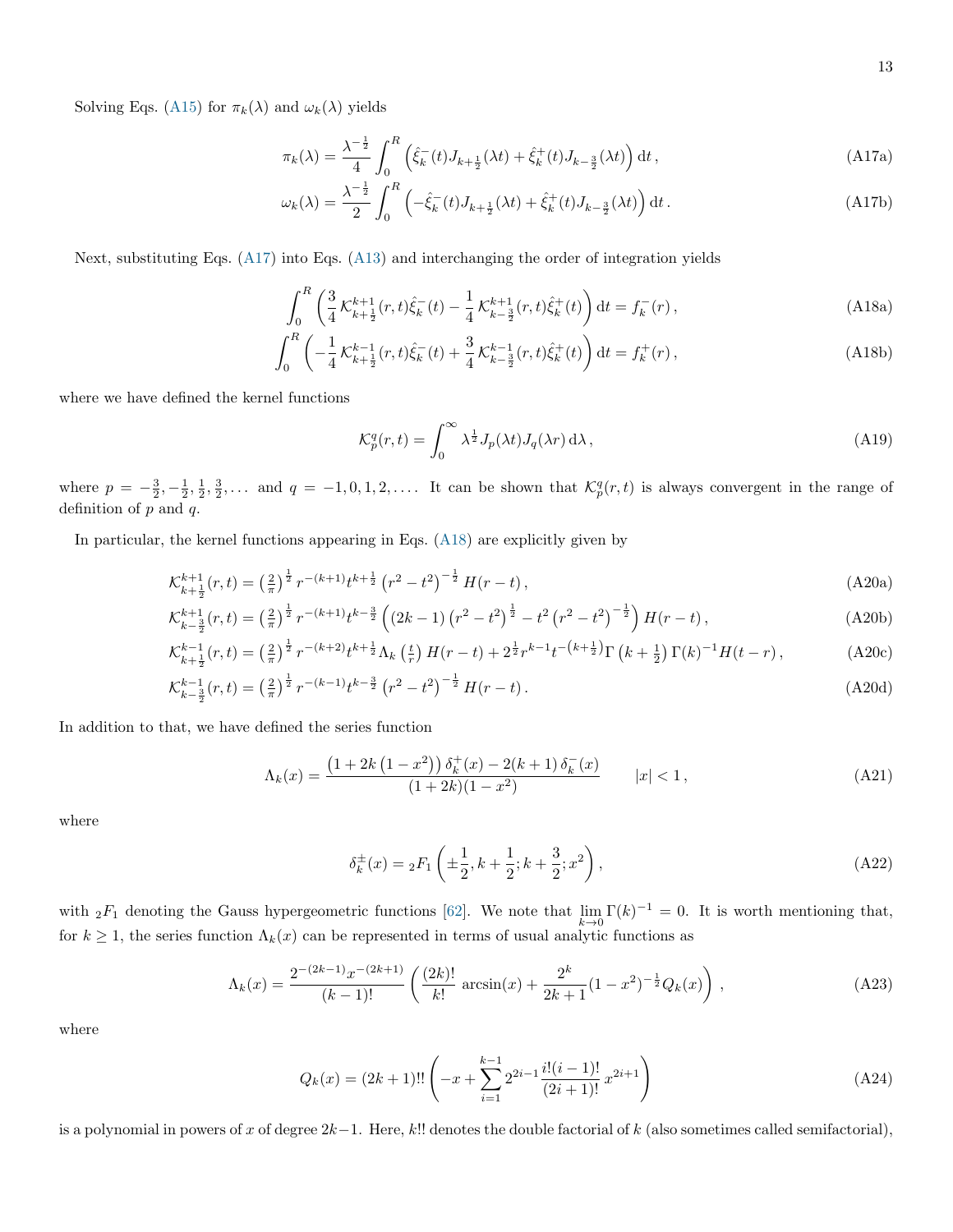defined as the product of all the preceding integers that have the same parity [\[94\]](#page-17-11). For  $k = 0$ , we note that  $\Lambda_0(x) =$  $-\left(1-x^2\right)^{-\frac{1}{2}}$ .

By inserting Eqs. [\(A20\)](#page-12-2) into Eqs. [\(A18\)](#page-12-1) and using the substitution

<span id="page-13-4"></span><span id="page-13-0"></span>
$$
\hat{\chi}_k^{\pm}(t) = \frac{1}{4} \left(\frac{2}{\pi t}\right)^{\frac{1}{2}} \hat{\xi}_k^{\pm}(t) ,\qquad (A25)
$$

the integral equations for the inner problem can be presented in the final form

$$
r^{-(k+1)} \int_0^r \left(3\left(r^2 - t^2\right)^{-\frac{1}{2}} \hat{\chi}_k^-(t) - \left(t^{-2}(2k-1)\left(r^2 - t^2\right)^{\frac{1}{2}} - \left(r^2 - t^2\right)^{-\frac{1}{2}}\right) \hat{\chi}_k^+(t)\right) t^{k+1} dt = f_k^-(r) \,,\tag{A26a}
$$

$$
r^{-k} \int_0^r \left( -\Lambda_k \left( \frac{t}{r} \right) r^{-2} \hat{\chi}_k^-(t) + 3rt^{-2} \left( r^2 - t^2 \right)^{-\frac{1}{2}} \hat{\chi}_k^+(t) \right) t^{k+1} dt - \pi^{\frac{1}{2}} \Gamma \left( k + \frac{1}{2} \right) \Gamma(k)^{-1} r^{k-1} \int_r^R t^{-k} \hat{\chi}_k^-(t) dt = f_k^+(r) \tag{A26b}
$$

For the solution of Eqs. [\(A26\)](#page-13-0) we use the standard series expansion technique [\[95–](#page-17-12)[97\]](#page-17-13). The method consists of writing the solutions of the integral equations as power series expansions with unknown coefficients of the form

<span id="page-13-2"></span>
$$
\hat{\chi}_k^{\pm}(t) = \sum_{p \in \mathbb{Z}} a_{k,p}^{\pm} t^p \tag{A27}
$$

and solving for the unknown coefficients by identification of terms of the same power when comparing with the series expansion of the known function. Since  $f_k^{\pm}(k) = 0$  for  $k \neq 1$ , we set  $a_{k,p}^{\pm} = 0, \forall p \in \mathbb{Z}$  in this case. As a result, it follows that  $\hat{\chi}_k^{\pm}(t) = 0$  for  $k \neq 1$ . As for  $k = 1$ , knowing that  $\Lambda_1(x) = x^{-3} \arcsin(x) - x^{-2} (1 - x^2)^{-\frac{1}{2}}$ , Eqs. [\(A26\)](#page-13-0) yield

$$
\int_0^r \left(3t^2 \left(r^2 - t^2\right)^{-\frac{1}{2}} \hat{\chi}_1^-(t) + \left(t^2 \left(r^2 - t^2\right)^{-\frac{1}{2}} - \left(r^2 - t^2\right)^{\frac{1}{2}}\right) \hat{\chi}_1^+(t)\right) dt = \frac{r^4}{\left(r^2 + h^2\right)^{\frac{3}{2}}},\tag{A28a}
$$

$$
\int_0^r \left( \left( \left( r^2 - t^2 \right)^{-\frac{1}{2}} - t^{-1} \arcsin\left( \frac{t}{r} \right) \right) \hat{\chi}_1^-(t) + 3 \left( r^2 - t^2 \right)^{-\frac{1}{2}} \hat{\chi}_1^+(t) \right) dt - \frac{\pi}{2} \int_r^R t^{-1} \hat{\chi}_1^-(t) dt = -\frac{3r^2 + 2h^2}{\left( r^2 + h^2 \right)^{\frac{3}{2}}} . \tag{A28b}
$$

We express the solution as an even function of  $t$  as

<span id="page-13-1"></span>
$$
\hat{\chi}_1^{\pm}(t) = \frac{1}{\pi h} \sum_{p \ge 0} c_p^{\pm} \left(\frac{t}{h}\right)^{2p},\tag{A29}
$$

where  $t < h$  and  $c_p^{\pm}$  are constants to be determined by identification. Substituting Eq. [\(A29\)](#page-13-1) into Eqs. [\(A28\)](#page-13-2) and expanding the right-hand sides in Taylor series about the origin yields

$$
\frac{3}{4}c_0^-\rho^2 + \frac{9c_1^- + 2c_1^+}{16}\rho^4 + \frac{15c_2^- + 4c_2^+}{32}\rho^6 + \frac{15\left(7c_3^- + 2c_3^+\right)}{256}\rho^8 + \dots = \rho^4 - \frac{3}{2}\rho^6 + \frac{15}{8}\rho^8 - \dots,
$$
  

$$
\frac{3}{2}c_0^+ - \frac{1}{4}\sum_{p\geq 1} \frac{c_p^-}{p} \left(\frac{R}{h}\right)^{2p} + \frac{3\left(c_1^- + 2c_1^+\right)}{8}\rho^2 + \frac{3\left(5c_2^- + 12c_2^+\right)}{64}\rho^4 + \frac{5\left(7c_3^- + 18c_3^+\right)}{192}\rho^6 + \dots = -2 + \frac{3}{4}\rho^4 - \frac{5}{4}\rho^6 + \dots,
$$

where we have defined  $\rho = r/h$ . By identification, we obtain the series coefficients

<span id="page-13-3"></span>
$$
c_p^- = (-1)^{p+1} 2p \qquad (p \ge 0), \qquad (A31a)
$$

$$
c_p^+ = (-1)^p (2p - 1) \qquad (p \ge 1), \tag{A31b}
$$

$$
c_0^+ = -\frac{3R^2 + 4h^2}{3(R^2 + h^2)}.
$$
 (A31c)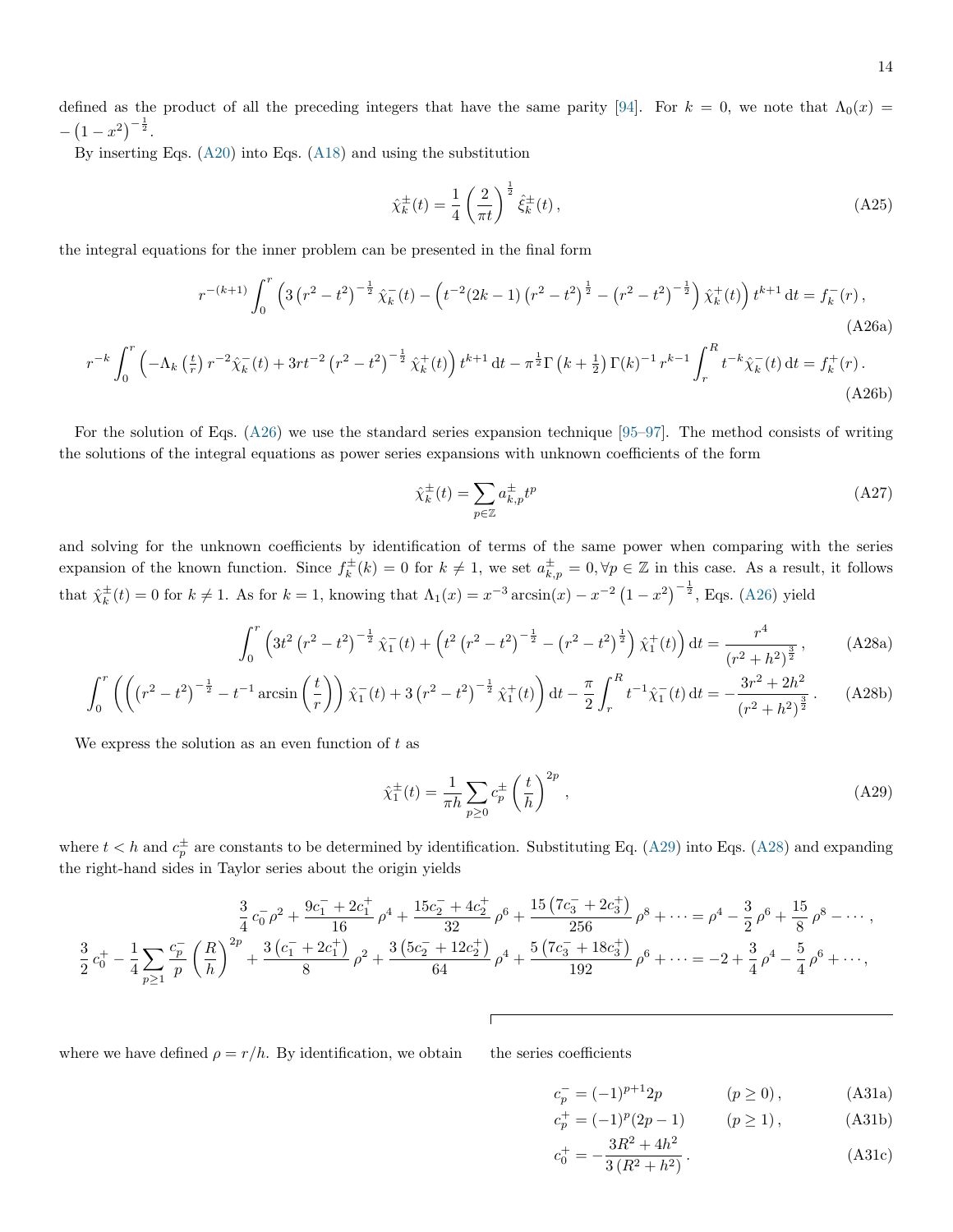By inserting Eqs. [\(A31\)](#page-13-3) into Eq. [\(A29\)](#page-13-1) and evaluating the infinite series, we obtain

$$
\hat{\chi}_1^-(t) = \frac{2ht^2}{\pi (t^2 + h^2)^2},
$$
\n(A32a)

$$
\hat{\chi}_1^+(t) = \frac{1}{\pi h} \left( \frac{t^2 (t^2 - h^2)}{(t^2 + h^2)^2} - \frac{3R^2 + 4h^2}{3(R^2 + h^2)} \right). \tag{A32b}
$$

Finally, the expression of  $\hat{\xi}_1^{\pm}(t)$  can be obtained from Eq. [\(A25\)](#page-13-4) and the solution for  $\pi_1(\lambda)$  and  $\omega_1(\lambda)$  can then be calculated from Eqs. [\(A17\)](#page-12-0). We note that

$$
J_{\frac{3}{2}}(\lambda t) = \left(\frac{2}{\pi \lambda t}\right)^{\frac{1}{2}} \left(\frac{\sin(\lambda t)}{\lambda t} - \cos(\lambda t)\right), \quad (A33a)
$$

$$
J_{-\frac{1}{2}}(\lambda t) = \left(\frac{2}{\pi \lambda t}\right)^{\frac{1}{2}} \cos(\lambda t). \tag{A33b}
$$

We have checked the correctness of our derived solution by direct comparison of the left-hand sides of Eqs. [\(21\)](#page-5-2) using our expressions for  $\pi_k(\lambda)$ ,  $\omega_k(\lambda)$ , and  $\psi_k(\lambda)$ .

## 3. Solution for  $R \to \infty$

Having derived the solution of the flow problem for a Stokeslet force near a finite-sized disk, we next check the correctness of the solution for an infinitely extended disk that is fixed in space. By taking the upper limit of integration to infinity in Eqs.  $(A2)$  and  $(A17)$ , we obtain

$$
\pi_k(\lambda) = \frac{\lambda h - 1}{\lambda} e^{-\lambda h} \delta_{k1}, \qquad (A34a)
$$

$$
\omega_k(\lambda) = -\frac{2}{\lambda} e^{-\lambda h} \delta_{k1}, \qquad (A34b)
$$

$$
\psi_k(\lambda) = -\lambda h e^{-\lambda h} \, \delta_{k1} \,. \tag{A34c}
$$

It is worth mentioning that these solutions can likewise be obtained by applying inverse Hankel transforms [\[98\]](#page-17-14) to Eqs. [\(21\)](#page-5-2). Then,

$$
\pi_k(\lambda) - \omega_k(\lambda) = \int_0^\infty r f_k^-(r) J_{k+1}(\lambda r) dr , \qquad \text{(A35a)}
$$

$$
\pi_k(\lambda) + \omega_k(\lambda) = \int_0^\infty r f_k^+(r) J_{k-1}(\lambda r) dr , \qquad (A35b)
$$

$$
\psi_k(\lambda) = \lambda \int_0^\infty r f_k(r) J_k(\lambda r) dr.
$$
 (A35c)

By inserting Eqs. [\(A34\)](#page-14-8) into Eq. [\(13\)](#page-4-4), the harmonic functions  $\Pi_k^{\pm}$ ,  $\Psi_k^{\pm}$ , and  $\Omega_k^{\pm}$  are expressed in the limit  $R \to \infty$  by

$$
\Pi_k^{\pm} = \frac{-F}{8\pi\eta} \frac{\cos\phi}{r} \left(2h \pm z - s_{\pm} - \frac{h(h \pm z)}{s_{\pm}}\right) \delta_{k1}, \quad \text{(A36a)}
$$

$$
\Psi_k^{\pm} = \frac{F}{8\pi\eta} \frac{hr\cos\phi}{s_{\pm}^3} \delta_{k1} , \qquad (A36b)
$$

$$
\Omega_k^{\pm} = \frac{-F}{4\pi\eta} \frac{\sin\phi}{r} \left( h \pm z - s_{\pm} \right) \delta_{k1},\tag{A36c}
$$

where we have defined

$$
s_{\pm} = (r^2 + (h \pm z)^2)^{\frac{1}{2}}.
$$
 (A37)

<span id="page-14-8"></span>This solution is in full agreement with the familiar solution originally obtained by Lorentz [\[99\]](#page-17-15) for a Stokeslet exerted tangent to an infinitely extended stationary plane boundary using the method of reflections. This solution has later been derived and analyzed by Blake using a Fourier transform technique [\[100,](#page-17-16) [101\]](#page-17-17).

- <span id="page-14-0"></span>[1] J. Happel and H. Brenner, Low Reynolds Number Hydrodynamics: With Special Applications to Particulate Media (Springer Netherlands, Martinus Nijhoff Publishers, The Hague, 2012).
- <span id="page-14-1"></span>[2] B. Rallabandi, Z. Zheng, M. Winton, and H. A. Stone, "Wind-driven formation of ice bridges in straits," Phys. Rev. Lett. 118, 128701 (2017).
- <span id="page-14-2"></span>[3] B. Rallabandi, Z. Zheng, M. Winton, and H. A Stone, "Formation of sea ice bridges in narrow straits in response to wind and water stresses," J. Geophys. Res. Oceans 122, 5588–5610 (2017).
- <span id="page-14-3"></span>[4] S. Kim and S. J. Karrila, Microhydrodynamics: Principles

and Selected Applications (Courier Corporation, New York, U.S.A., 2013).

- <span id="page-14-4"></span>[5] P. R. Lang and Y. Liu, eds., Soft Matter at Aqueous Interfaces, Lecture Notes in Physics, Vol. 917 (Springer International Publishing Switzerland, Cham, Switzerland, 2016).
- <span id="page-14-5"></span>[6] T. M. Squires and S. R. Quake, "Microfluidics: Fluid physics at the nanoliter scale," Rev. Mod. Phys. 77, 977 (2005).
- <span id="page-14-6"></span>[7] E. Lauga, "Bacterial hydrodynamics," Ann. Rev. Fluid Mech. 48, 105–130 (2016).
- <span id="page-14-7"></span>[8] E. Lauga and T. R. Powers, "The hydrodynamics of swimming microorganisms," Rep. Prog. Phys. 72, 096601 (2009).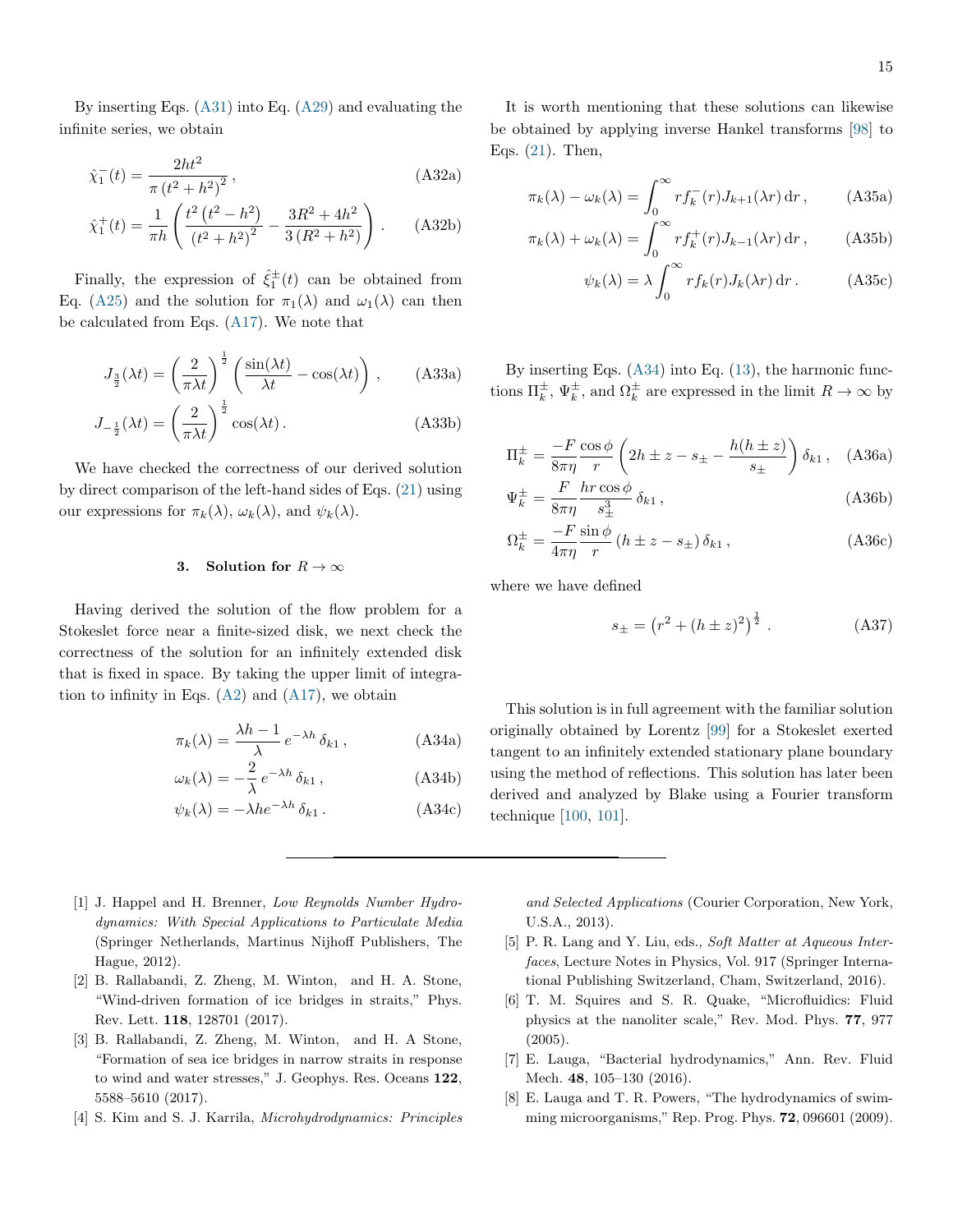- <span id="page-15-0"></span>[9] J. Elgeti, R. G. Winkler, and G. Gompper, "Physics of microswimmers – single particle motion and collective behavior: A review," Rep. Prog. Phys. **78**, 056601 (2015).
- <span id="page-15-1"></span>[10] C. Bechinger, R. Di Leonardo, H. Löwen, C. Reichhardt, G. Volpe, and G. Volpe, "Active particles in complex and crowded environments," Rev. Mod. Phys. 88, 045006 (2016).
- [11] A. Zöttl and H. Stark, "Emergent behavior in active colloids," J. Phys.: Condens. Matter 28, 253001 (2016).
- [12] A. M. Menzel, "Tuned, driven, and active soft matter," Phys. Rep. 554, 1–45 (2015).
- [13] M. C. Marchetti, J. F. Joanny, S. Ramaswamy, T. B. Liverpool, J. Prost, M. Rao, and R. A. Simha, "Hydrodynamics of soft active matter," Rev. Mod. Phys. 85, 1143 (2013).
- <span id="page-15-2"></span>[14] P. Illien, R. Golestanian, and A. Sen, "'Fuelled' motion: phoretic motility and collective behaviour of active colloids," Chem. Soc. Rev. 46, 5508–5518 (2017).
- <span id="page-15-3"></span>[15] J. L. Anderson, "Colloid transport by interfacial forces," Ann. Rev. Fluid Mech. 21, 61–99 (1989).
- [16] R. Golestanian, T. B. Liverpool, and A. Ajdari, "Propulsion of a molecular machine by asymmetric distribution of reaction products," Phys. Rev. Lett. 94, 220801 (2005).
- <span id="page-15-4"></span>[17] R. Golestanian, T. B. Liverpool, and A. Ajdari, "Designing phoretic micro- and nano-swimmers," New J. Phys. 9, 126 (2007).
- <span id="page-15-5"></span>[18] H.-R. Jiang, N. Yoshinaga, and M. Sano, "Active Motion of a Janus Particle by Self-Thermophoresis in a Defocused Laser Beam," Phys. Rev. Lett. 105, 268302 (2010).
- <span id="page-15-6"></span>[19] A. Würger, "Thermal non-equilibrium transport in colloids," Rep. Prog. Phys. 73, 126601 (2010).
- <span id="page-15-7"></span>[20] A. Würger, "Self-diffusiophoresis of janus particles in nearcritical mixtures," Phys. Rev. Lett. 115, 188304 (2015).
- <span id="page-15-8"></span>[21] H. Zhang, L. Koens, E. Lauga, A. Mourran, and M. Möller, "A Light-Driven Microgel Rotor," Small 15, 1903379 (2019).
- <span id="page-15-9"></span>[22] A. Najafi and R. Golestanian, "Simple swimmer at low Reynolds number: Three linked spheres," Phys. Rev. E 69, 062901 (2004).
- [23] R. Dreyfus, J. Baudry, M. L. Roper, M. Fermigier, H. A. Stone, and J. Bibette, "Microscopic artificial swimmers," Nature 437, 862 (2005).
- [24] R. Golestanian and A. Ajdari, "Analytic results for the three-sphere swimmer at low Reynolds number," Phys. Rev. E 77, 036308 (2008).
- [25] G. Grosjean, M. Hubert, G. Lagubeau, and N. Vandewalle, "Realization of the Najafi-Golestanian microswimmer," Phys. Rev. E **94**, 021101 (2016).
- [26] A. Daddi-Moussa-Ider, M. Lisicki, C. Hoell, and H. Löwen, "Swimming trajectories of a three-sphere microswimmer near a wall," J. Chem. Phys. 148, 134904 (2018).
- [27] A. Daddi-Moussa-Ider, M Lisicki, A. J. T. M. Mathijssen, C. Hoell, S. Goh, J Bławzdziewicz, A. M. Menzel, and H. Löwen, "State diagram of a three-sphere microswimmer

in a channel," J. Phys.: Condes. Matter 30, 254004 (2018).

- [28] A. Sukhov, S. Ziegler, Q. Xie, O. Trosman, J. Pande, G. Grosjean, M. Hubert, N. Vandewalle, A.-S. Smith, and J. Harting, "Optimal motion of triangular magnetocapillary swimmers," J. Chem. Phys. 151, 124707 (2019).
- [29] S. Ziegler, M. Hubert, N. Vandewalle, J. Harting, and A.-S. Smith, "A general perturbative approach for beadbased microswimmers reveals rich self-propulsion phenomena," New J. Phys. 21, 113017 (2019).
- <span id="page-15-10"></span>[30] B. Nasouri, A. Vilfan, and R. Golestanian, "Efficiency limits of the three-sphere swimmer," Phys. Rev. Fluids 4, 073101 (2019).
- <span id="page-15-11"></span>[31] G. I. Taylor, "Analysis of the swimming of microscopic organisms," Proc. R. Soc. Lond. A 209, 447–461 (1951).
- <span id="page-15-12"></span>[32] J. R. Blake, "A spherical envelope approach to ciliary propulsion," J. Fluid Mech. 46, 199–208 (1971).
- <span id="page-15-13"></span>[33] L. Baraban, D. Makarov, R. Streubel, I. Monch, D. Grimm, S. Sanchez, and O. G. Schmidt, "Catalytic Janus motors on microfluidic chip: deterministic motion for targeted cargo delivery," ACS Nano 6, 3383–3389 (2012).
- <span id="page-15-14"></span>[34] A. R. Sprenger, M. A. Fernandez-Rodriguez, L. Alvarez, L. Isa, R. Wittkowski, and H. Löwen, "Active Brownian motion with orientation-dependent motility: theory and experiments," preprint (2019).
- <span id="page-15-15"></span>[35] A. A. Solovev, S. Sanchez, M. Pumera, Y. F. Mei, and O. G. Schmidt, "Magnetic control of tubular catalytic microbots for the transport, assembly, and delivery of microobjects," Adv. Funct. Mater. 20, 2430–2435 (2010).
- <span id="page-15-16"></span>[36] H. Xu, M. Medina-Sánchez, V. Magdanz, L. Schwarz, F. Hebenstreit, and O. G. Schmidt, "Sperm-hybrid micromotor for targeted drug delivery," ACS Nano 12, 327–337 (2017).
- <span id="page-15-17"></span>[37] V. Magdanz, M. Guix, F. Hebenstreit, and O. G. Schmidt, "Dynamic polymeric microtubes for the remote-controlled capture, guidance, and release of sperm cells," Adv. Mater. 28, 4084–4089 (2016).
- <span id="page-15-18"></span>[38] M. U. Kim, "Axisymmetric Stokes flow due to a point force near a circular disk," J. Phys. Soc. Jpn. 52, 449–455 (1983).
- <span id="page-15-19"></span>[39] T. Miyazaki, "The effect of a circular disk on the motion of a small particle in a viscous fluid," J. Phys. Soc. Jpn. 53, 1017–1025 (1984).
- <span id="page-15-20"></span>[40] I. N. Sneddon, "The elementary solution of dual integral equations," Glasgow Math. J. 4, 108–110 (1960).
- <span id="page-15-21"></span>[41] E. T. Copson, "On certain dual integral equations," Glasgow Math. J. 5, 21–24 (1961).
- <span id="page-15-22"></span>[42] Y. Fily, A. Baskaran, and M. C. Marchetti, "Cooperative self-propulsion of active and passive rotors," Soft Matter 8, 3002–3009 (2012).
- [43] A. Baskaran and M. C. Marchetti, "Statistical mechanics and hydrodynamics of bacterial suspensions," Proc. Nat. Acad. Sci. U.S.A. 106, 15567–15572 (2009).
- [44] A. M. Menzel, A. Saha, C. Hoell, and H. Löwen, "Dynamical density functional theory for microswimmers," J. Chem.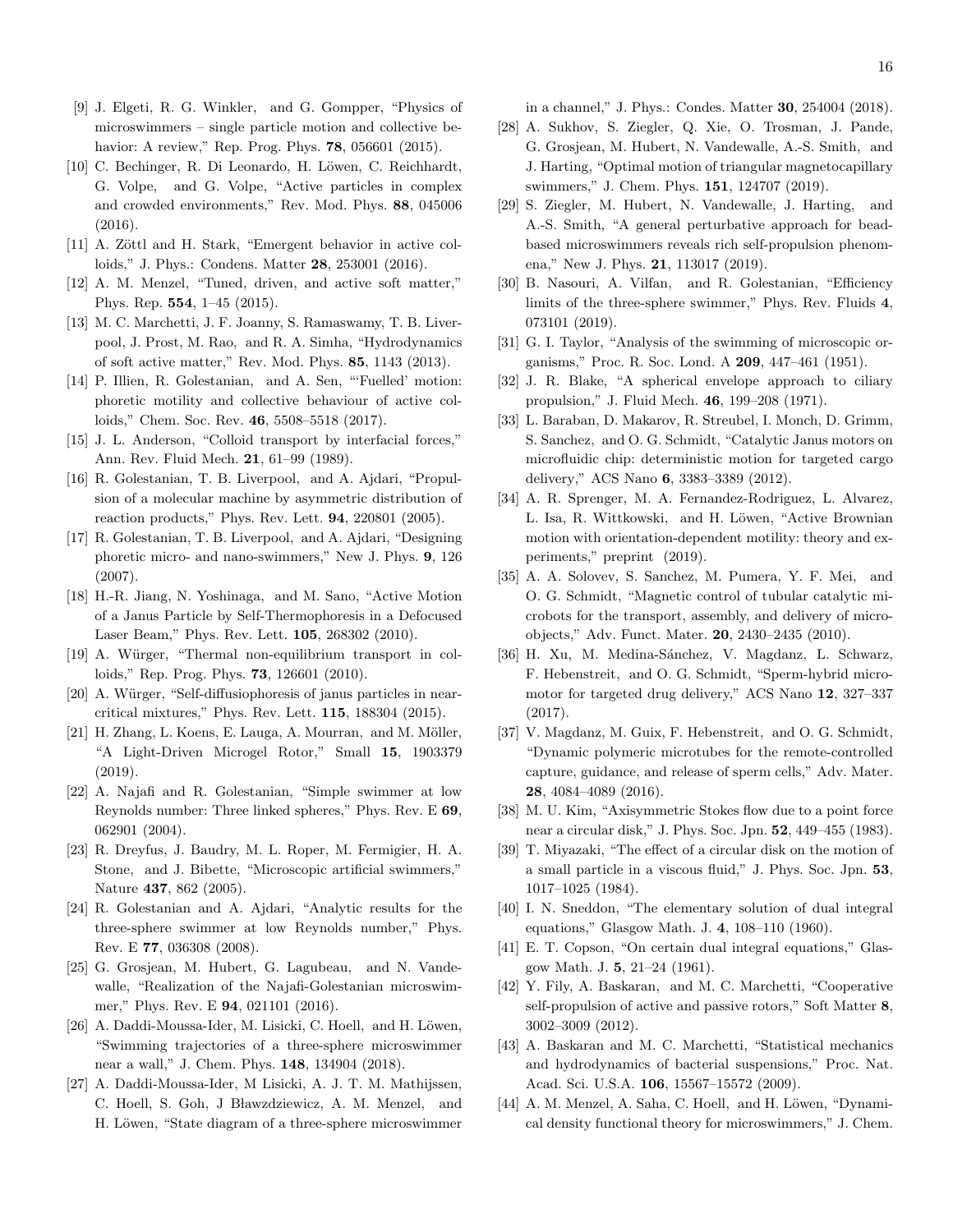Phys. 144, 024115 (2016).

- [45] S. Heidenreich, J. Dunkel, S. H. L. Klapp, and M. Bär, "Hydrodynamic length-scale selection in microswimmer suspensions," Phys. Rev. E 94, 020601 (2016).
- [46] T. C. Adhyapak and S. Jabbari-Farouji, "Flow properties and hydrodynamic interactions of rigid spherical microswimmers," Phys. Rev. E 96, 052608 (2017).
- [47] T. C. Adhyapak and S. Jabbari-Farouji, "Ewald sum for hydrodynamic interactions of rigid spherical microswimmers," J. Chem. Phys. 149, 144110 (2018).
- [48] H. Reinken, S. H. L. Klapp, M. Bär, and S. Heidenreich, "Derivation of a hydrodynamic theory for mesoscale dynamics in microswimmer suspensions," Phys. Rev. E 97, 022613 (2018).
- <span id="page-16-0"></span>[49] A. Daddi-Moussa-Ider and A. M. Menzel, "Dynamics of a simple model microswimmer in an anisotropic fluid: Implications for alignment behavior and active transport in a nematic liquid crystal," Phys. Rev. Fluids 3, 094102 (2018).
- <span id="page-16-1"></span>[50] A. Oberbeck, "Über stationäre Flussigkeitsbewegungen mit Berücksichtigung der inneren Reibung," J. Reine Angew. Math. 81, 62–80 (1876).
- [51] R. A. Sampson, "On Stokes's current function," Philos. Trans. Royal Soc. A 182, 449–518 (1891).
- [52] M. Ray, "Application of Bessel functions to the solution of problem of motion of a circular disk in viscous liquid," Lond. Edinb. Dubl. Phil. Mag. 21, 546–564 (1936).
- [53] R. Roscoe, "The flow of viscous fluids round plane obstacles," Lond. Edinb. Dubl. Phil. Mag. 40, 338–351 (1949).
- [54] S. C. Gupta, "Slow broad side motion of a flat plate in a viscous liquid," Z. Angew. Math. Phys. 8, 257–261 (1957).
- [55] J. P. Tanzosh and H. A. Stone, "A general approach for analyzing the arbitrary motion of a circular disk in a Stokes flow," Chem. Eng. Commun. 148, 333–346 (1996).
- <span id="page-16-2"></span>[56] J. D. Sherwood, "Resistance coefficients for Stokes flow around a disk with a Navier slip condition," Phys. Fluids 24, 093103 (2012).
- <span id="page-16-3"></span>[57] A. Daddi-Moussa-Ider and S. Gekle, "Hydrodynamic interaction between particles near elastic interfaces," J. Chem. Phys. 145, 014905 (2016).
- <span id="page-16-4"></span>[58] A. Daddi-Moussa-Ider, M. Lisicki, S. Gekle, A. M. Menzel, and H. Löwen, "Hydrodynamic coupling and rotational mobilities nearby planar elastic membranes," J. Chem. Phys. 149, 014901 (2018).
- <span id="page-16-5"></span>[59] R. Shail and B. A. Packham, "Some asymmetric Stokesflow problems," J. Eng. Math. 21, 331–348 (1987).
- <span id="page-16-6"></span>[60] A. Daddi-Moussa-Ider, M. Lisicki, and S. Gekle, "Hydrodynamic mobility of a sphere moving on the centerline of an elastic tube," Phys. Fluids 29, 111901 (2017).
- <span id="page-16-7"></span>[61] A. Daddi-Moussa-Ider, M. Lisicki, and S. Gekle, "Slow rotation of a spherical particle inside an elastic tube," Acta Mech. 229, 149–171 (2018).
- <span id="page-16-8"></span>[62] M. Abramowitz and I. A. Stegun, Handbook of Mathematical Functions, 5 (Dover, New York, 1972).
- <span id="page-16-9"></span>[63] H. C. Crenshaw, "Orientation by helical motion—I. Kinematics of the helical motion of organisms with up to six degrees of freedom," Bull. Math. Biol. 55, 197–212 (1993).
- <span id="page-16-10"></span>[64] B. M Friedrich and F. Jülicher, "Steering chiral swimmers along noisy helical paths," Phys. Rev. Lett. 103, 068102 (2009).
- <span id="page-16-11"></span>[65] J. D. Lawrence, A Catalog of Special Plane Curves (Dover Publications, Inc. Mineola, New York, U.S.A., 2016).
- <span id="page-16-12"></span>[66] H. Löwen, "Active particles in noninertial frames: How to self-propel on a carousel," Phys. Rev. E 99, 062608 (2019).
- <span id="page-16-13"></span>[67] B. ten Hagen, F. Kümmel, R. Wittkowski, D. Takagi, H. Löwen, and C. Bechinger, "Gravitaxis of asymmetric self-propelled colloidal particles," Nat. Commun. 5, 4829 (2014).
- <span id="page-16-14"></span>[68] A. I. Campbell, R. Wittkowski, B. ten Hagen, H. Löwen, and S. J. Ebbens, "Helical paths, gravitaxis, and separation phenomena for mass-anisotropic self-propelling colloids: Experiment versus theory," J. Chem. Phys. 147, 084905 (2017).
- <span id="page-16-15"></span>[69] M. Lisicki, S. Y. Reigh, and E. Lauga, "Autophoretic motion in three dimensions," Soft Matter 14, 3304–3314 (2018).
- <span id="page-16-16"></span>[70] Raphael Wittkowski and Hartmut Löwen, "Self-propelled Brownian spinning top: dynamics of a biaxial swimmer at low Reynolds numbers," Phys. Rev. E 85, 021406 (2012).
- <span id="page-16-17"></span>[71] H. C. Berg and L. Turner, "Movement of microorganisms in viscous environments," Nature 278, 349 (1979).
- <span id="page-16-18"></span>[72] J. Yang, C. W. Wolgemuth, and G. Huber, "Kinematics of the swimming of spiroplasma," Phys. Rev. Lett. 102, 218102 (2009).
- <span id="page-16-19"></span>[73] B. Liu, M. Gulino, M. Morse, J. X. Tang, T. R. Powers, and K. S. Breuer, "Helical motion of the cell body enhances caulobacter crescentus motility," Proc. Nat. Acad. Sci. U.S.A. 111, 11252–11256 (2014).
- <span id="page-16-20"></span>[74] M. A. Constantino, M. Jabbarzadeh, H. C. Fu, and R. Bansil, "Helical and rod-shaped bacteria swim in helical trajectories with little additional propulsion from helical shape," Sci. Adv. 2, e1601661 (2016).
- <span id="page-16-21"></span>[75] Y. Hyon, T. R. Powers, R. Stocker, and H. C. Fu, "The wiggling trajectories of bacteria," J. Fluid Mech. 705, 58– 76 (2012).
- <span id="page-16-22"></span>[76] H. C. Crenshaw, "A new look at locomotion in microorganisms: rotating and translating," Am. Zool. 36, 608–618 (1996).
- [77] G. Corkidi, B. Taboada, C. D. Wood, A. Guerrero, and A. Darszon, "Tracking sperm in three-dimensions," Biochem. Biophys. Res. Commun. 373, 125–129 (2008).
- [78] U. B. Kaupp, N. D. Kashikar, and I. Weyand, "Mechanisms of sperm chemotaxis," Annu. Rev. Physiol. 70, 93– 117 (2008).
- <span id="page-16-23"></span>[79] A. Hilfinger and F. Jülicher, "The chirality of ciliary beats," Phys. Biol. 5, 016003 (2008).
- <span id="page-16-24"></span>[80] T.-W. Su, L. Xue, and A. Ozcan, "High-throughput lens-